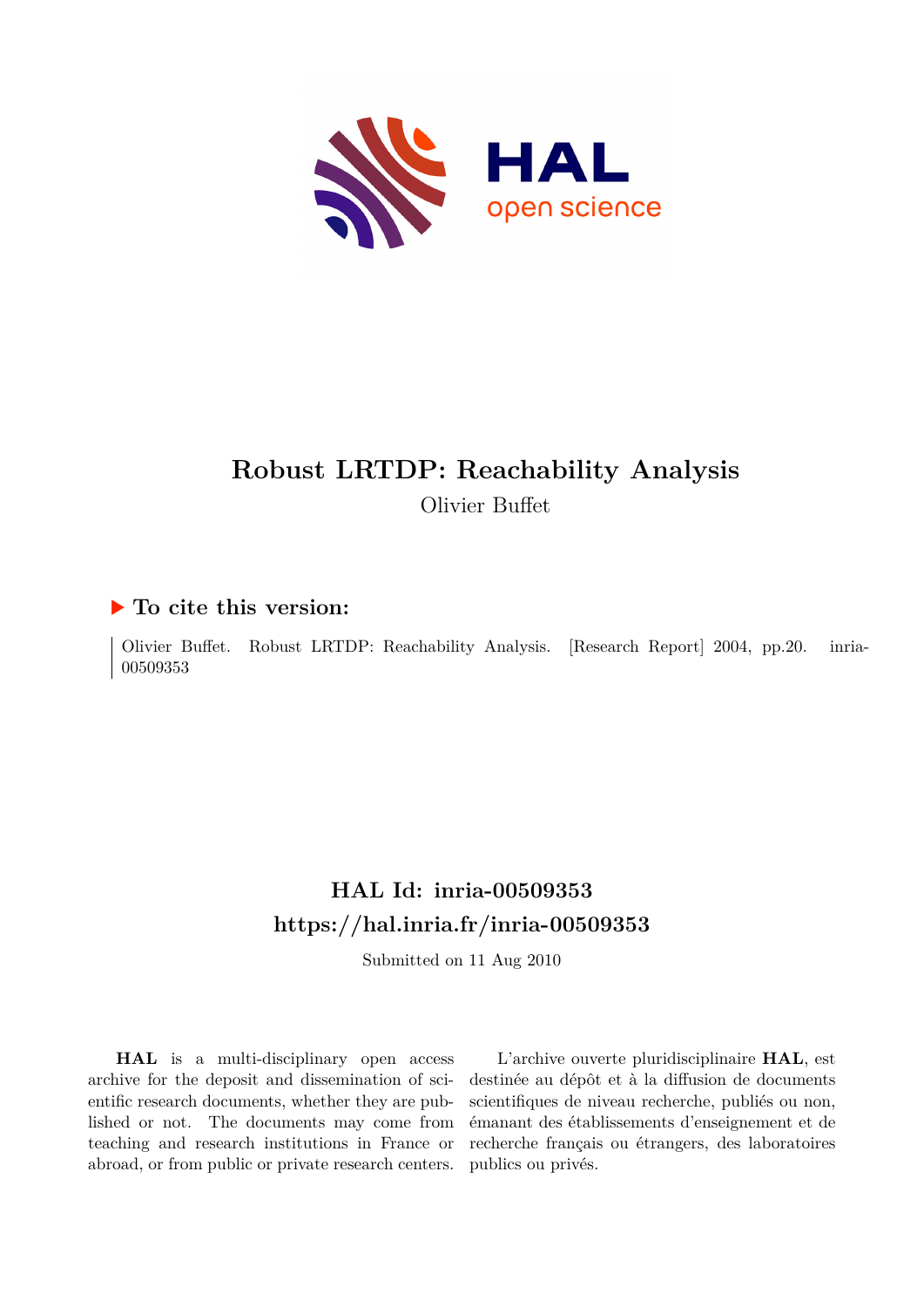## **Robust LRTDP: Reachability Analysis**

**Olivier Buffet**

National ICT Australia & The Australian National University Canberra, Australia olivier.buffet@nicta.com.au

December 21, 2004 - Revised March 24, 2005

#### **Abstract**

Stochastic Shortest Path problems (SSPs) can be efficiently dealt with by the *Real-Time Dynamic Programming* algorithm (RTDP). Yet, RTDP requires that a goal state is always reachable. This paper presents an algorithm checking for goal reachability, especially in the complex case of an *uncertain* SSP where only a possible interval is known for each transition probability. This gives an analysis method for determining if SSP algorithms such as RTDP are applicable, even if the exact model is not known. We aim at a symbolic analysis in order to avoid a complete state-space enumeration.

#### **Contents**

|   | <b>Introduction</b>                                    | 2                                                               |
|---|--------------------------------------------------------|-----------------------------------------------------------------|
| 2 | <b>Background</b><br>2.1<br><b>RTDP</b><br>2.2.<br>2.3 | $\mathbf{2}$<br>$\overline{2}$<br>3<br>$\overline{\mathcal{A}}$ |
| 3 | <b>Algorithms</b>                                      | 5                                                               |
|   | 3.1                                                    | 6                                                               |
|   | 3.2                                                    | $\tau$                                                          |
|   | 3.3                                                    | 10                                                              |
| 4 | <b>Application</b>                                     | 13                                                              |
|   | 41                                                     | 13                                                              |
|   | 4.2                                                    | 13                                                              |
|   | 4.3                                                    | 15                                                              |
| 5 | <b>Conclusion</b>                                      | 16                                                              |
| A | <b>Improved Reachability Analysis (in progress)</b>    | 18                                                              |
|   | A.1 Upper- and Lower-Bounding Reachability Graphs      | 18                                                              |
|   | A.2                                                    | 18                                                              |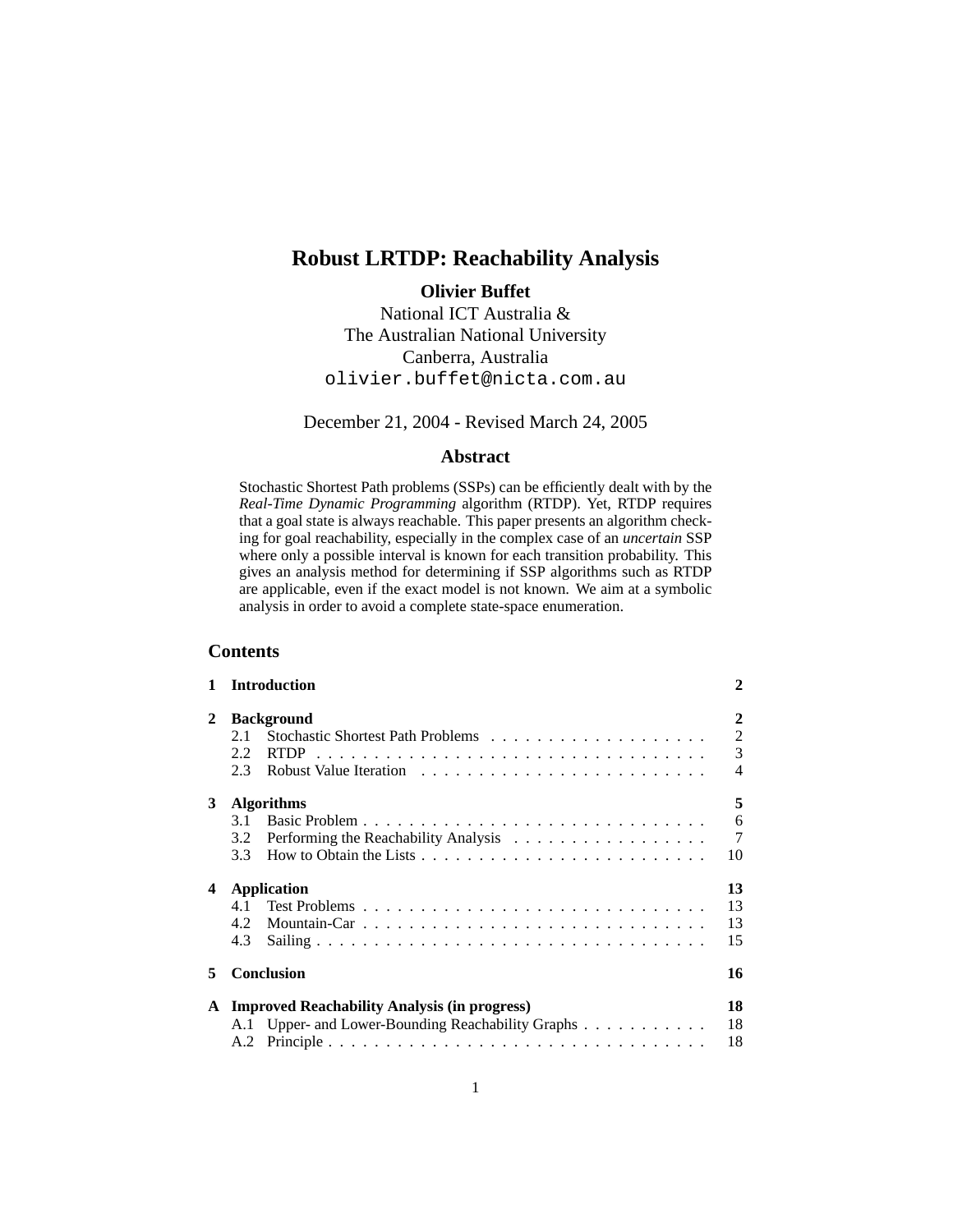#### **1 Introduction**

In decision-theoretic planning, Markov Decision Problems [Bertsekas and Tsitsiklis, 1996] are of major interest when a probabilistic model of the domain is available. A range of algorithms make it possible to find plans (policies) optimizing the expected long-term utility. Yet, optimal policy convergence results all depend on the assumption that the probabilistic model of the domain is accurate.

Unfortunately, a large number of MDP models are based on uncertain probabilities (and rewards). Many rely on statistical models of physical or natural systems, may they be toy problems such as the mountain-car or the inverted-pendulum, or real problems such as plant control or animal behavior analysis. These statistical models are based on simulations (themselves being mathematical models), observations of a real system or human expertise.

Working with uncertain models first requires answering two closely related questions: 1- how to model this uncertainty, and 2- how to use the resulting model. Existing work shows that uncertainty is sometimes represented as a set of possible models, each assigned a model probability [Munos, 2001]. The simplest example is sets of possible models that are assumed equally probable [Bagnell *et al.*, 2001; Nilim and Ghaoui, 2004]. Rather than construct a possibly infinite set of models we represent model uncertainty by allowing each probability in a single model to lie in an interval [Givan *et al.*, 2000; Hosaka *et al.*, 2001].

Uncertain probabilities have been investigated in

- resource allocation problems [Munos, 2001], such as efficient exploration [Strehl and Littman, 2004] and state aggregation [Givan *et al.*, 2000], and
- policy robustness [Bagnell *et al.*, 2001; Hosaka *et al.*, 2001; Nilim and Ghaoui, 2004].

We focus on the later, considering a two-player game where the opponent chooses one of the possible models to reduce the long-term utility.

Our principal aim is to develop an efficient planner for a common sub-class of MDPs for which optimal policies are guaranteed to eventually terminate in a goal state: Stochastic Shortest Path (SSP) problems. A greedy version of *Real-Time Dynamic Programming algorithm* (RTDP) [Barto *et al.*, 1995] is particularly suitable for SSPs, as it finds good policies quickly and does not require complete exploration of the state space. Yet, if it can be made robust [Buffet and Aberdeen, 2005], it also requires that a goal state is reachable from any visited state, which can be checked through a reachability analysis.

This paper shows how to make the reachability analysis for SSPs, including uncertain ones. Working towards a symbolic analysis would give an essential tool for algorithms such as RTDP. In Section 2 we present SSPs, RTDP and robustness. We then explain the algorithm for reachability analysis. Finally, a practical experiment is presented before a conclusion.

#### **2 Background**

#### **2.1 Stochastic Shortest Path Problems**

A Stochastic Shortest Path Markov Decision Problem [Bertsekas and Tsitsiklis, 1996] is defined here as a tuple  $\langle S, s_0, G, A, T, c \rangle$ . It describes a control problem where S is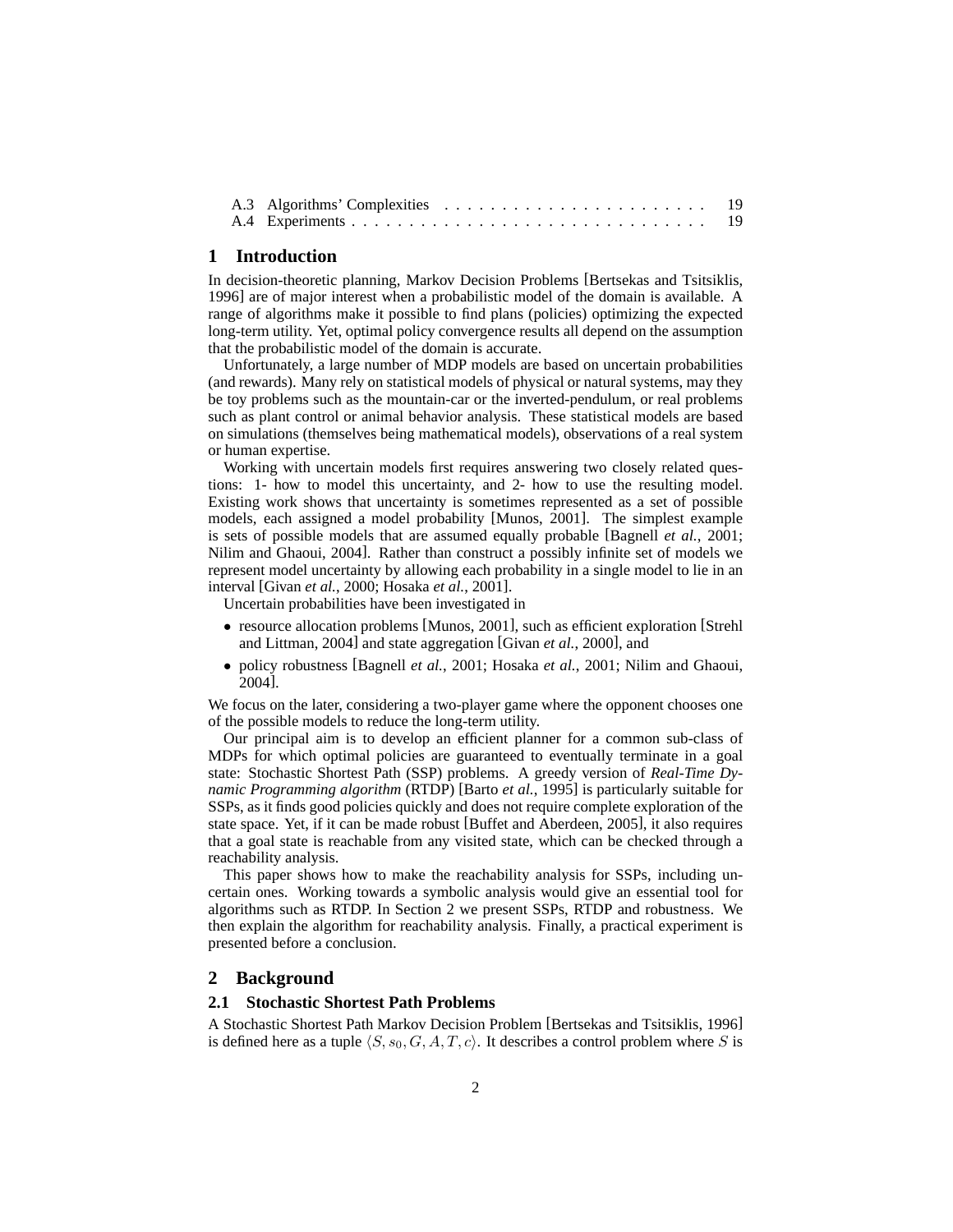the finite set of **states** of the system considered,  $s_0 \in S$  is a starting state, and  $G \subseteq S$  is a set of goal states. A is the finite set of possible **actions** a. Actions control transitions from one state  $s$  to another state  $s'$  according to the system's probabilistic dynamics, described by the **transition function** T defined as  $T(s, a, s') = Pr(s_{t+1} = s'|s_t = s')$  $s, a_t = a$ ). The aim is to optimize a performance measure based on the **cost function**  $c: S \times A \times S \rightarrow \mathbb{R}^{+,1}$ 

SSPs assume a goal state is reachable from any state in S, at least for the optimal policy, so that one cannot get stuck in a looping subset of states. An algorithm solving an SSP has to find a **policy** that maps states to probability distributions over actions  $\pi : S \to \Pi(A)$  which optimizes the chosen performance measure, here the **value** V defined as the expected sum of *costs* to a goal state.

In this paper, we only consider SSPs for planning purposes, with only inaccurate knowledge of the transition function  $T$ . In this framework, well-known stochastic dynamic programming algorithms such as *value iteration* (VI) make it possible to find a deterministic policy that corresponds to the minimal expected long-term cost V . *Value iteration* works by computing the value function  $V^*(s)$  that gives the expected reward of the optimal policies. It is the unique solution of the fixed point equation [Bellman, 1957]:

$$
V(s) = \min_{a \in A} \sum_{s' \in S} T(s, a, s') [c(s, a, s') + V(s')]. \tag{1}
$$

Updating  $V$  with this formula leads to the optimal value function. For convenience, we also introduce the Q-value:

$$
Q(s, a) = \sum_{s' \in S} T(s, a, s') [c(s, a, s') + V(s')].
$$

This kind of problem can easily be viewed as a shortest path problem where choosing a path only probabilistically leads you to the expected destination. SSPs can represent a useful subset of MDPs. They are essentially a finite-horizon MDP with no discount factor.

#### **2.2 RTDP**

A first algorithm making use of the structure of SSPs is a version of the *Real-Time Dynamic Programming* algorithm (RTDP) [Barto *et al.*, 1995]. It uses the fact that the SSP cost function is positive and the additional assumption that every trial will reach a goal state with probability 1. Thus, with a zero initialization of the  $J$ , both the  $J$  and Q-values monotonically increase during their iterative computation.

The idea behind RTDP (Algorithm 1) is to follow paths from the start state  $s_0$ , always greedily choosing actions of low value and updating  $Q(s, a)$  as states s are encountered. In other words, the action chosen is the one expected to lead to the lowest future costs, until the iterative computations show that another action may do better.

RTDP has the advantage of quickly avoiding plans that lead to high costs. Thus, the exploration looks mainly at a promising subset of the state space. Because it follows paths by simulating the system's dynamics, common transitions are favored, so that good policies are obtained early. Yet, the bad update frequency of rare transitions slows the convergence.

<sup>&</sup>lt;sup>1</sup>As the model is not sufficiently known, we do not make the usual assumption  $c(s, a)$  =  $\mathbb{E}_{s'}[c(s, a, s')]$ .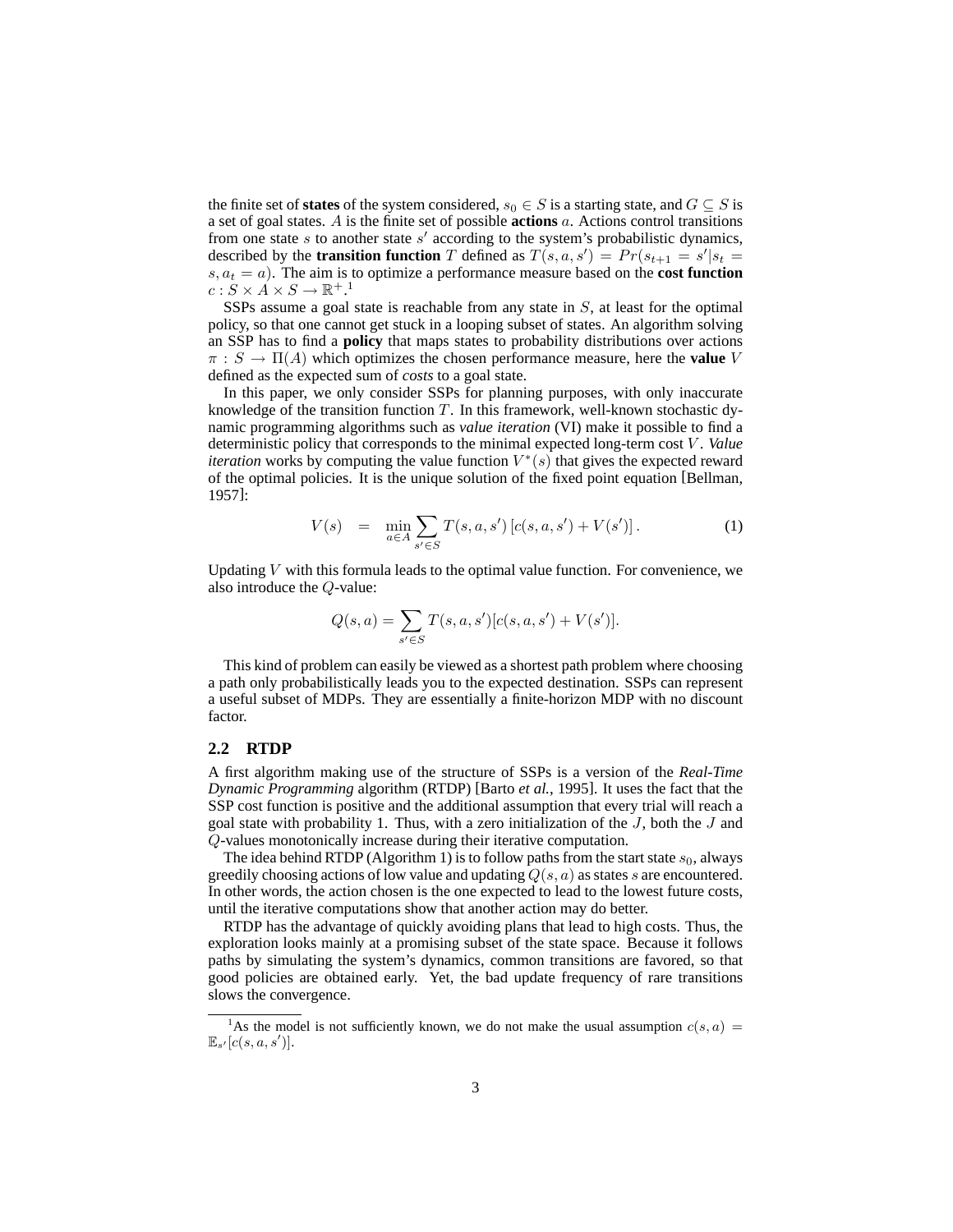**Algorithm 1** RTDP algorithm for SSPs

```
RTDP(s:state) \mathscr{N}s = s_0repeat
   RTDPTRIAL(s)until // no termination condition
. . . . . . . . . . . . . . . . . . . . . . . . . . . . . . . . . . . . . . . . . . . . . . . . . . . . . . . . . . . . . . . . . . . . . . . . . . . .
RTDPTRIAL(s:state)
while ¬GOAL(s) do
   a =GREEDYACTION(s)
   J(s) = QVALUE(s, a)s =PICKNEXTSTATE(s, a)end while
```
#### **2.3 Robust Value Iteration**

We now turn to the problem of taking the model's uncertainty into account when looking for a "best" policy. The (possibly infinite) set of alternative models is denoted M.

We follow the approach described in [Bagnell *et al.*, 2001], that consists of finding a policy that behaves well under the worst possible model. This amounts to considering a two-player zero-sum game where a player's gain is its opponent's loss. The player chooses a policy while its "disturber" opponent simultaneously chooses a model. A simple process may be used to compute the value function while looking simultaneously for the worst model. It requires the hypothesis that state-distributions  $T(s, a, \cdot)$ are independent from one state-action pair  $(s, a)$  to another. Under this assumption, the worst model can be chosen locally when  $Q$  is updated for a given state-action pair. If this assumption does not always actually hold, it induces a larger set of possible models, what results in a worst-case assumption in the pessimistic approach.

**Problem** — We are particularly interested in handling *uncertain SSPs* (USSP), where only intervals of possible transition probabilities are known:  $T(s, a, s') \in$  $[Pr^{\min}(s' | s, a), Pr^{\max}(s' | s, a)]$ . Figure 1 is an example.



Figure 1: Two views of one SSP, depending on whether model uncertainty is taken into account (costs in parenthesis). In the uncertain SSP, action  $a_0$  will be prefered as it quickly reaches the goal  $s_1$ .

For a given state-action pair  $(s, a)$ , there is a list  $R = (s'_1, \dots, s'_k)$  of reachable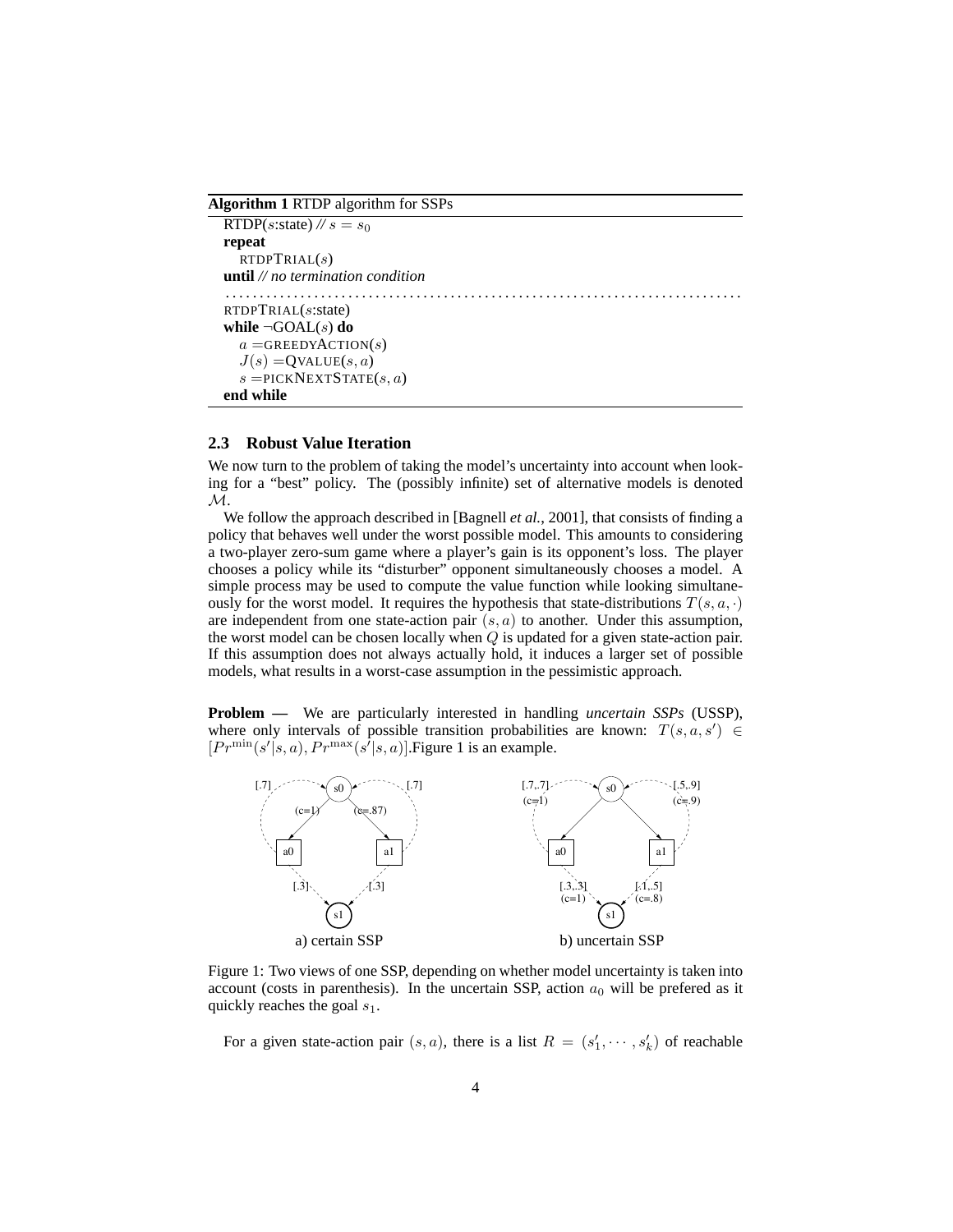states, and for each of them:  $T(s, a, s'_i) \in I_i = [p_i^{\min}, p_i^{\max}]$ . Thus, possible models are the ones that comply with these interval constraints while ensuring  $\sum_i T(s, a, s'_i) = 1$ . Figure 2 illustrates this with three reachable states.



Figure 2: Here, a triangle is a probability simplex representing all possible probability distributions with three different outcomes  $(Pr(s_i') = 1$  at vertex  $s_i'$ ). On the left triangle is the trapezium showing the interval constraint for  $s'_1$ . The right triangle shows possible models at the intersection of the three interval constraints.

Yet, to use (robust) RTDP, this theorem is of major interest:

**Theorem 1. [Bertsekas and Tsitsiklis, 1996]** *If the goal is reachable with positive probability from every state, RTDP unlike the greedy policy cannot be trapped into loops forever and must eventually reach the goal in every trial. That is, every RTDP trial terminates in a finite number of steps.*

The purpose of this paper is to determine from which states a goal state is still reachable in uncertain SSPs. This could be achieved by fixing our policy to one that chooses all actions with equal probability and let the opponent learn how to prevent goal states from being reached. Yet, this problem is no SSP, what would imply coming back from RTDP to *Value Iteration*. Moreover, we prefer performing a graph analysis, as it gives more practical information and would be a first step toward a symbolic analysis avoiding the enumeration of the complete state-space.

#### **3 Algorithms**

When applying algorithms such as RTDP on an SSP having no proper policy, the main problem is to detect if current state s still has a positive probability of reaching the goal set, in which case s is said to be "reaching". If s is non-reaching, RTDP should stop and a specific process be applied, such as associating this state to an infinite cost.

Non-reaching states constitute looping sub-sets of states which we will refer to as "dead-ends". The process just described results in dead-ends avoidance. Yet some states may be reaching but also have a positive probability to lead to a dead-end whatever the policy. If non-reaching states incur infinite costs, these "dangerous" states will necessarily have an infinite long-term cost to the goal. It would thus be of interest to also identify these dangerous states.

Note that what to do when in a non-reaching state may depend on the user's preferences. But in all cases the first step is to perform a "reachability analysis" through a graph traversal beginning with goal states. Then, if required, a "danger analysis" can be performed through another (simpler) graph traversal beginning with non-reaching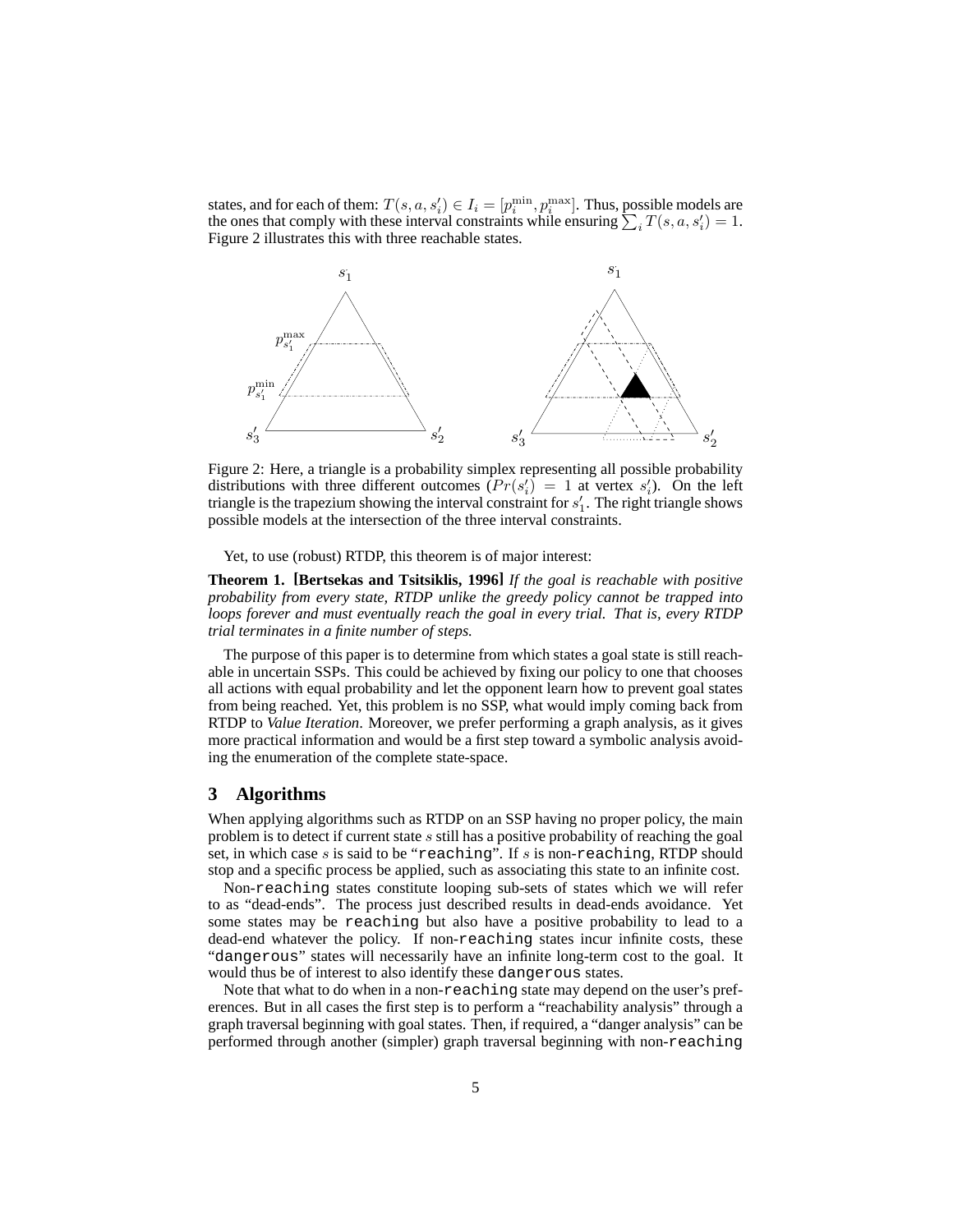states. This paper mainly focuses on the "reachability analysis", as this process is necessary and somewhat subtle in the case of USSPs.

#### **3.1 Basic Problem**

In a certain SSP, if s' is reaching, any state s such that  $T(s, a, s') > 0$  for some action  $a$  is also reaching. This results in a straightforward analysis by making a graph traversal starting with goal states.

In an uncertain SSP, the reachability analysis depends on the fact that the opponent can forbid a transition  $(s, a) \rightarrow s'$  if  $Pr^{\min}(s'|s, a) = 0$ . A difficulty is that  $Pr^{\min}(s'_1|s, a) = 0$  and  $Pr^{\min}(s'_2|s, a) = 0$  are not sufficient to tell if  $s'_1$  and  $s'_2$  may be forbidden simultaneously in some possible model. Fig. 3 shows an example where the 3 potentially reachable states cannot be forbidden simultaneously (there is no possible model s.t.  $\forall j \in \{1,2,3\}$   $T(s_o, a_0, s'_j) = 0$ ). With upper probabilities of 1, any 2 states could be forbidden.



Figure 3: USSP where only 1 of the 3 reachable states can be forbidden (goal states in bold circles).

Let us define the set of all lists of states which cannot be forbidden simultaneously (from  $(s, a)$ ):<sup>2</sup>

$$
L_{(s,a)}^{\oslash} = \left\{ \begin{array}{c} l \subseteq S \text{ s.t. } s' \in l \Rightarrow Pr_{(s'|s,a)}^{\max} > 0, \\ \exists s' \in l \text{ s.t. } Pr_{(s'|s,a)}^{\min} > 0 \\ \text{ and } \overline{\text{ or }} \sum_{s' \in S \backslash l} Pr_{(s'|s,a)}^{\max} < 1 \end{array} \right\}.
$$

Each list is only made of potentially reachable states, hence the condition:  $s' \in l \Rightarrow$  $Pr_{(s'|s,a)}^{\max} > 0$ . Then, the states in a list cannot be all forbidden simultaneously if and only if:

- either one of them has a positive minimum probability:  $\exists s' \in l$  s.t.  $Pr_{(s'|s,a)}^{\min} > 0$ ,
- or there is no way to but a total probability mass of one in remaining states:  $\sum_{s' \in S \setminus l} Pr_{(s'|s,a)}^{\max} < 1.$

To know if a given action  $a$  can lead to a goal state from current state  $s$ , one has to find at least one such list where all states are reaching. In this case, the opponent cannot prevent the planner having some chance of terminating. The reachability analysis only needs to work with the subset of minimal lists:

$$
L_{(s,a)}^{\min\oslash} = \left\{ \begin{array}{l} l \in L_{(s,a)}^{\oslash} \text{ s.t. } \forall l' \in L_{(s,a)}^{\oslash} : \\ l \cap l' = l \text{ or } (l \cap l') \notin L_{(s,a)}^{\oslash} \end{array} \right\}.
$$

<sup>2</sup> ∼ "states **cannot** be forbidden simultaneously"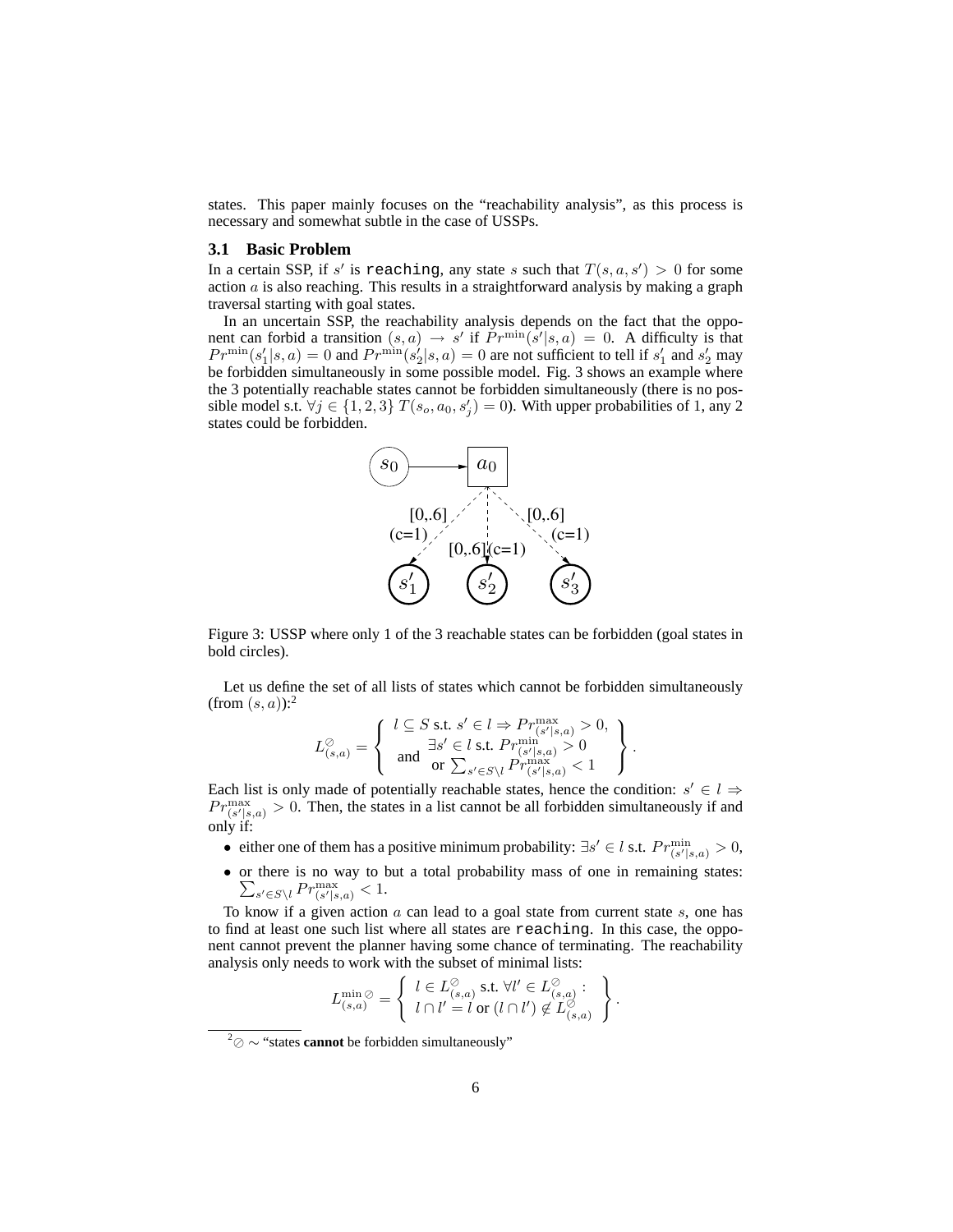In other words, removing any state of such a list makes it possible for the opponent to forbid all states in the list. On Fig. 3:  $L^{\min}_{(s_0, a_0)} = \{\{s'_1, s'_2\}, \{s'_1, s'_3\}, \{s'_2, s'_3\}\}\.$  A minimal list is:

• either a singleton  $l = \{s'\}$  made of one state s' which cannot be forbidden:

$$
Pr_{(s'|s,a)}^{\min} > 0,
$$

- or a list  $l_i = \{s_{i_1}, s_{i_2}, \dots\}$  in which:
	- **–** each state can be individually forbidden:

$$
Pr_{(s_{i_j}|s,a)}^{\min}=0
$$

(otherwise the list would include one of the singletons we just mentionned), and

– removing any state  $s_{i_j}$  would make it possible to forbid the complete list:

$$
\sum_{\forall \in (S \setminus l) \cup \{s_{i_j}\}} Pr_{(s'|s,a)}^{\max} \ge 1.
$$

From this basic idea, two problems arise:

• How to perform the reachability analysis ? (Sec. 3.2)

s

• How to obtain these lists ? (Sec. 3.3)

#### **3.2 Performing the Reachability Analysis**

**From**  $(s, a)$  to  $s$  **—** Deciding whether a state s may reach a goal according to its children does not require considering all actions separately. Indeed, when sets  $L^{\min}_{(s,a)}$ have been determined for all  $a$ , they can be merged in a single set of minimal lists:  $\bigcup_{a \in A(s)} L^{\min}_{(s,a)}$  and removing lists including other lists: if  $l \subseteq l'$ , then l' is not minimal in our new set of lists. This process is detailed in Alg.  $2<sup>3</sup>$ 



In this situation, two actions  $a_1$  and  $a_2$ are possible from state s, each having a single minimal list of states which cannot be forbidden simultaneously  $(l_1 =$  $\{s'_1, s'_2\}$  and  $l_2 = \{s'_2\}$ ). As  $l_2 \subseteq$  $l_1$ , checking if the states in  $l_2$  are reaching is sufficient to know if  $s$  is reaching, since choosing action  $a_2$ will ensure that there is some chance of reaching a goal state.

Figure 4: An example of list of states which cannot be forbidden from a given state.

<sup>3</sup>As 2 lists may be the same object **or** may contain the same elements, we use two notations: is(l, l') and  $l = l'$ .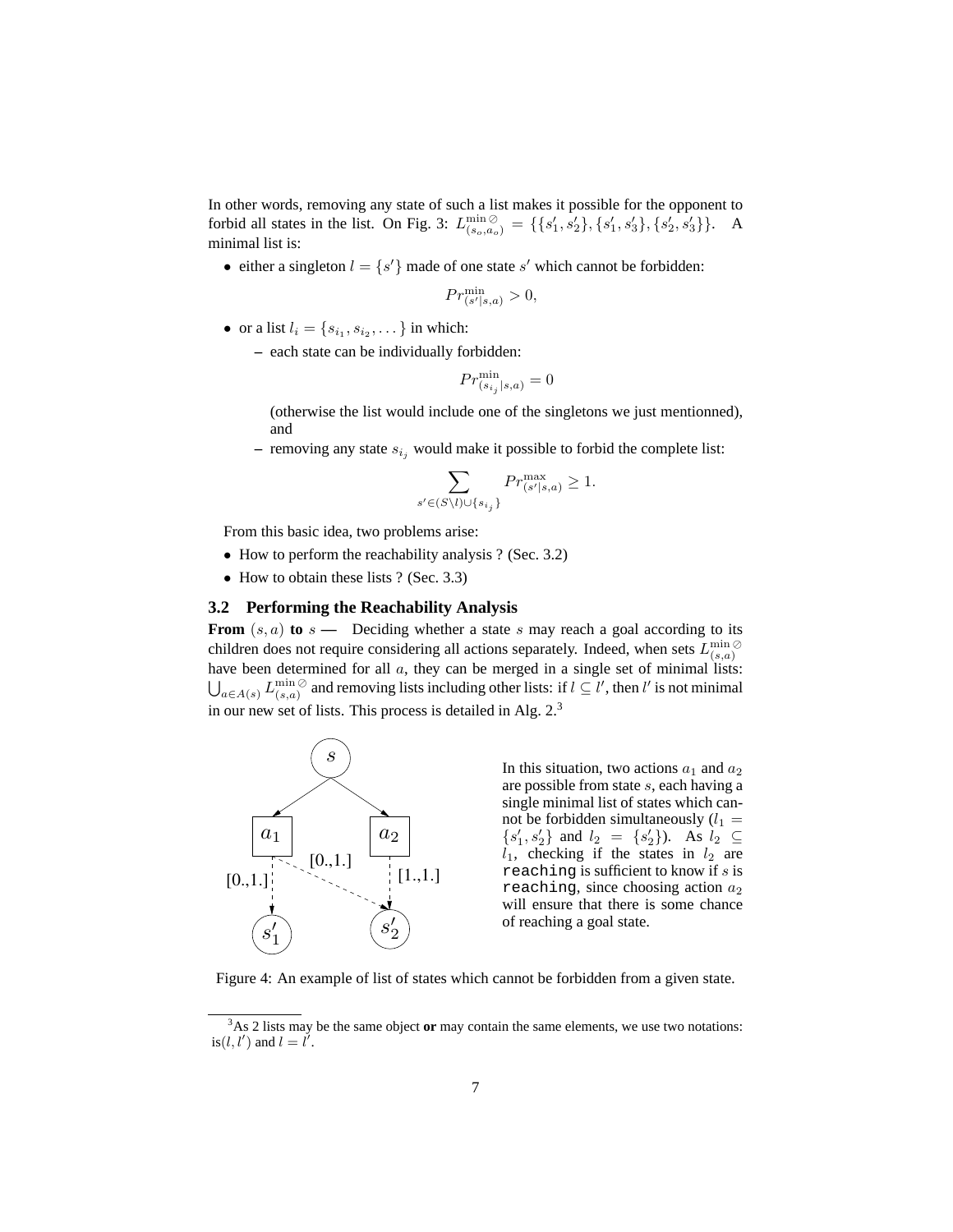**Algorithm 2** NOTFORBIDDENFROMS (*s*: state,  $L_{(s,\cdot)}^{\min\emptyset}$ : minimal lists of states which cannot be forbidden simultaneously from s and an action)

 $L \leftarrow \emptyset$ {a- Put all minimal lists obtained in  $L_{(s)}^{\min \emptyset}$ .} **for all**  $a \in A(s), l \in L^{\min}_{(s,a)}$  **do if**  $\forall l' \in L, l' \neq l$  **then**  $L \leftarrow L \bigcup \{l\}$  $parents(l) \leftarrow \{s\}$ **end if end for** { b- Remove lists subsuming other lists.} **for all**  $l, l' \in L$  s.t. is not $(l, l')$  **do if**  $l \subset l'$  **then**  $L \leftarrow L \setminus \{l'\}$ **end if end for** return  $L^{\min}_{(s)}{}^\oslash=L$ 

**Building a Graph —** Determining which states can reach a goal state will be done through a propagation starting from these goal states. This "back"-propagation takes place in an AND-OR graph where nodes are states and their minimal lists, as illustrated by Fig. 5. This is an AND-OR graph because a list is "reaching" if *all* its child states are reaching (AND), and a state is reaching if *one* of its children lists is reaching (OR).



Figure 5: Example of AND-OR graph in which the reachability analysis is done (starting with goal states as  $s_2$  here). If  $s_3$  is reaching, then so is  $l_1$  (the opponent cannot forbid  $s_2$  and  $s_3$ ), and therefore  $s_1$ .

To help the graph traversal, we also benefit from Alg. 2 to record which are the parent-states of each of these lists. Yet a list may have several parents, and the traversal also requires knowing for each state in which minimal lists it appears (its parent-lists). To that end, Alg. 3 builds a set of all minimal lists  $L^{\min \oslash} = \bigcup_{s \in S} L^{\min \oslash}_{(s)}$ , computing at the same time the sets of parents of each list:  $parents(l)$  and of each state:  $L_{(s)}^{parents}$ (s) in the AND-OR graph.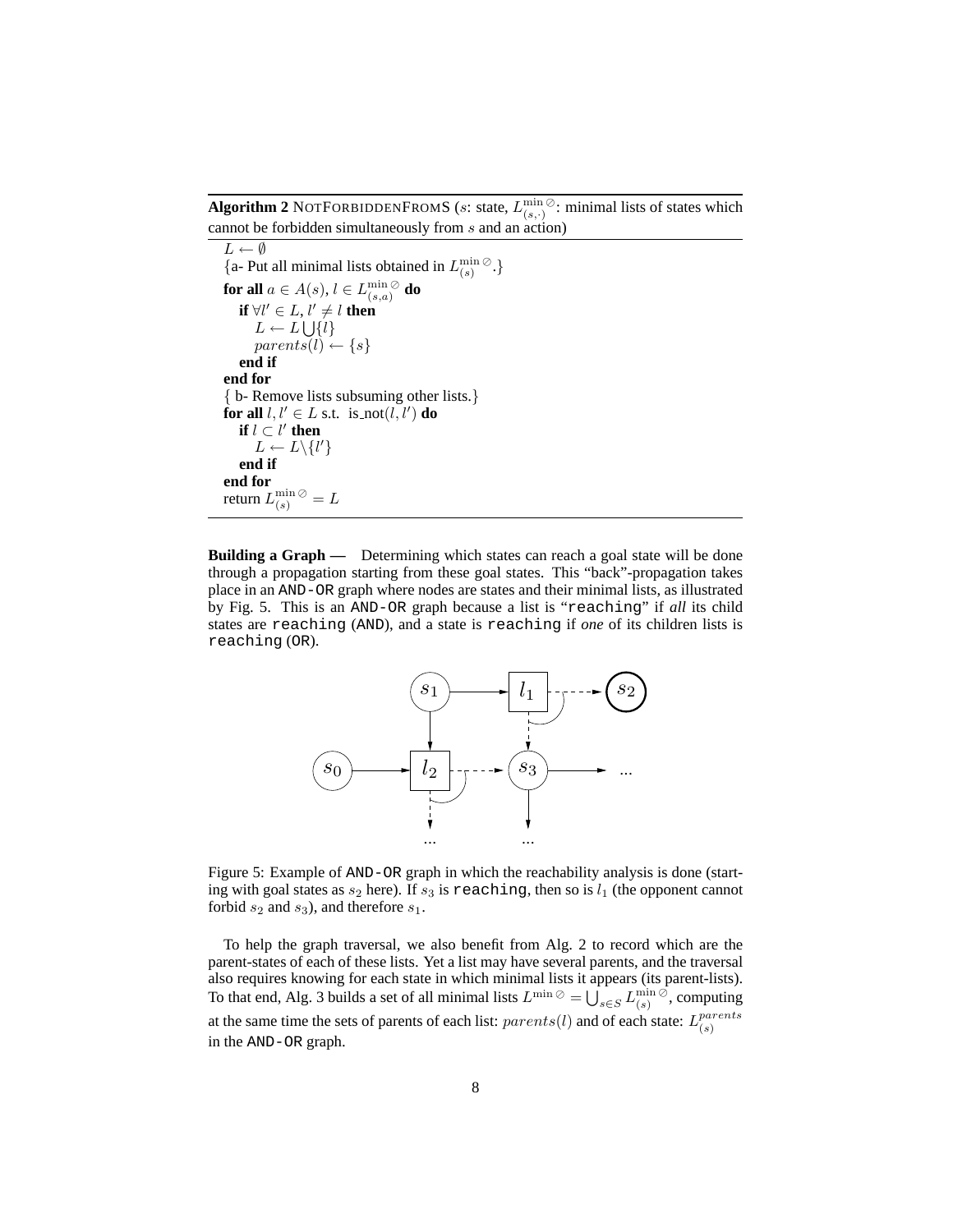**Algorithm 3** ALLMINLISTS  $(L_{(.)}^{\min\emptyset}$ : minimal lists from a given state)

```
L^{\min \oslash} \leftarrow \emptysetfor all s \in S, l \in L_{(s)}^{\min \oslash} do
     if \exists l' \in L^{\min \oslash} s.t. l' = l then
          parents(l') \leftarrow parents(l') \bigcup parents(l)else
          L^{\min\oslash} \leftarrow L^{\min\oslash} \bigcup \{l\}\mathbf{for} \text{ all } s'' \in parents(\vec{l}) \text{ }\mathbf{do}L_{(s\prime\prime)}^{parents}\theta_{(s'')}^{parents} \leftarrow L^{parents}_{(s'')}\bigcup\limits_{(s^{\prime\prime})}\{l\}end for
     end if
end for
return L^{\min\oslash}, L_{\alpha}^{parents}(·)
```
**Graph Traversal —** We now have a complete description of the graph in which to propagate the reachability. As mentionned earlier, this propagation starts from goal states. Alg. 4 shows an implementation of this process using a stack of states to visit. In this algorithm, when a state is recognized as reaching, it is removed from all its parent-lists. Then, when such a list is empty (i.e. is reaching), all its parent-states can be marked as reaching.

#### **Algorithm 4** PROPAGATEREACHABILITY  $(L^{\min}\otimes, L^{\text{parents}}_{\text{CL}})$  $_{(\cdot)}^{parents} )$

```
PUSHALL(G, st) {st: stack of goal states}
while st \neq \emptyset do
   POP(s, st)if \neg reaching(s) then
      MARK(s, reaching)for all l \in L_{(s)}^{parents}_{(s)}^{parents} do
         l \leftarrow l \backslash \{s\}if l = \emptyset then
            PUSHALL(parents(l), st)end if
      end for
   end if
end while
```
**Note:** In fact, once the AND-OR graph is known, checking if a goal state is reachable from a given state s amounts to a non-deterministic planning problem where:

- a list is considered as an action: when in a state  $s_i$ , a list has to be chosen, and
- the outcome of an action is a non-deterministic transition to one of the states in the list.

In our particular case, checking one state at a time if it can reach a goal state is not interesting, since the danger analysis can be performed only if the reachability analysis has been accomplished on all states (or at least all states reachable from  $s_0$ ).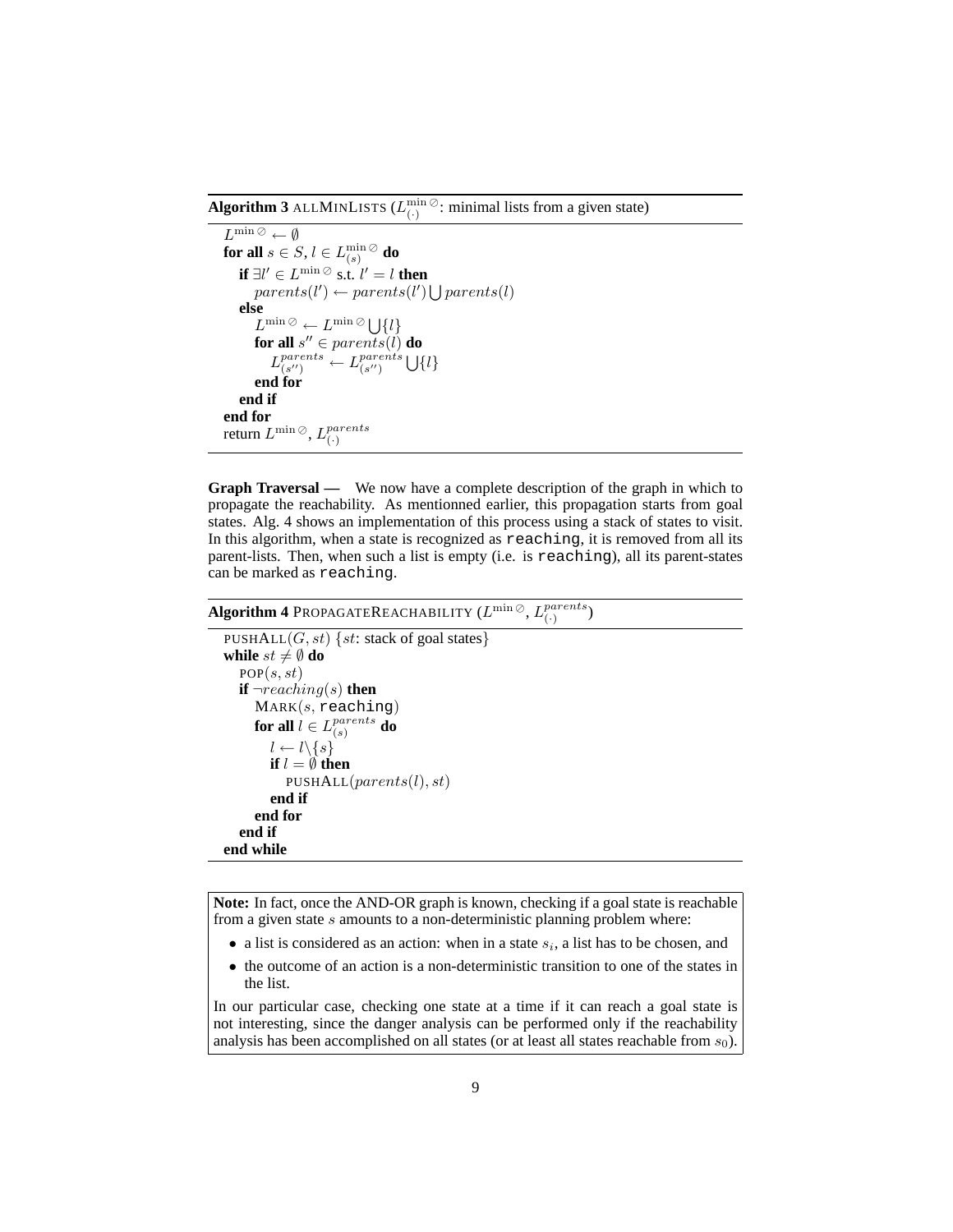Danger analysis differs from reachability analysis as:

- it starts from non-reaching states (identified through the reachability analysis), and
- the graph used is not the same: a state s is dangerous if, for all action  $a \in A(s)$ . there exists a dangerous state in  $children(s, a)$ .

Moreover, here Alg. 5 is recursive while Alg. 4 is iterative.

#### **Algorithm 5** PROPAGATEDANGER()

```
for all s \in S s.t. \negreaching(s) do
   MARK(s, dangerous)\mathbf{for} \text{ all } s'' \in Parents(s) \text{ }\mathbf{do}FINDDANGEROUS(s'')end for
end for
. . . . . . . . . . . . . . . . . . . . . . . . . . . . . . . . . . . . . . . . . . . . . . . . . . . . . . . . . . . . . . . . . . . . . . . . . . . .
FINDDANGEROUS(s: state)
if reaching(s) then
   if \forall a \in A, \exists s' \in Children(s) s.t. dangerous(s') then
      MARK(s, dangerous)
       \mathbf{for} \text{ all } s'' \in Parents(s) \textbf{ do}FINDDANGEROUS(s'')end for
   end if
end if
```
#### **3.3 How to Obtain the Lists**

Previous section has detailed how to use the minimal lists mentioned in the introduction of Sec. 3 to perform the reachability analysis. An essential question that we still have to answer is how to obtain these lists. The process adopted is indirect, as it consists in 1- looking for *maximal* lists of states which *can* be forbidden simultaneously, then in 2- adding a state to turn them into *minimal* lists of states which *cannot* be forbidden simultaneously.

As we have defined the notion of "list of states which *cannot* be forbidden simultaneously", we define the opposite notion of "list of states which *can* be forbidden simultaneously":

$$
L_{(s,a)}^{\odot}=\left\{\begin{array}{l} l\subseteq S \text{ s.t. } \sum_{s'\in S\backslash l}Pr_{(s'|s,a)}^{\max}\geq 1 \text{ and } \\ s'\in l\Rightarrow Pr_{(s'|s,a)}^{\min}=0 \text{ \& } Pr_{(s'|s,a)}^{\max}>0\end{array}\right\}.
$$

But we only need to consider the subset of these lists which are "maximal":

$$
L_{(s,a)}^{\max\odot} = \left\{ \begin{array}{l} l \in L_{(s,a)}^{\odot} \text{ s.t. } \forall l' \in L_{(s,a)}^{\odot} : \\ l \cup l' = l \text{ or } l \cup l' \notin L_{(s,a)}^{\odot} \end{array} \right\}.
$$

Indeed, adding any reachable state to such a list turns it into a list from  $L^{\oslash}_{(s,a)}$ . We will now describe how to obtain  $L_{(s,a)}^{\max\odot}$  and then deduce  $L_{(s,a)}^{\min\oslash}$ .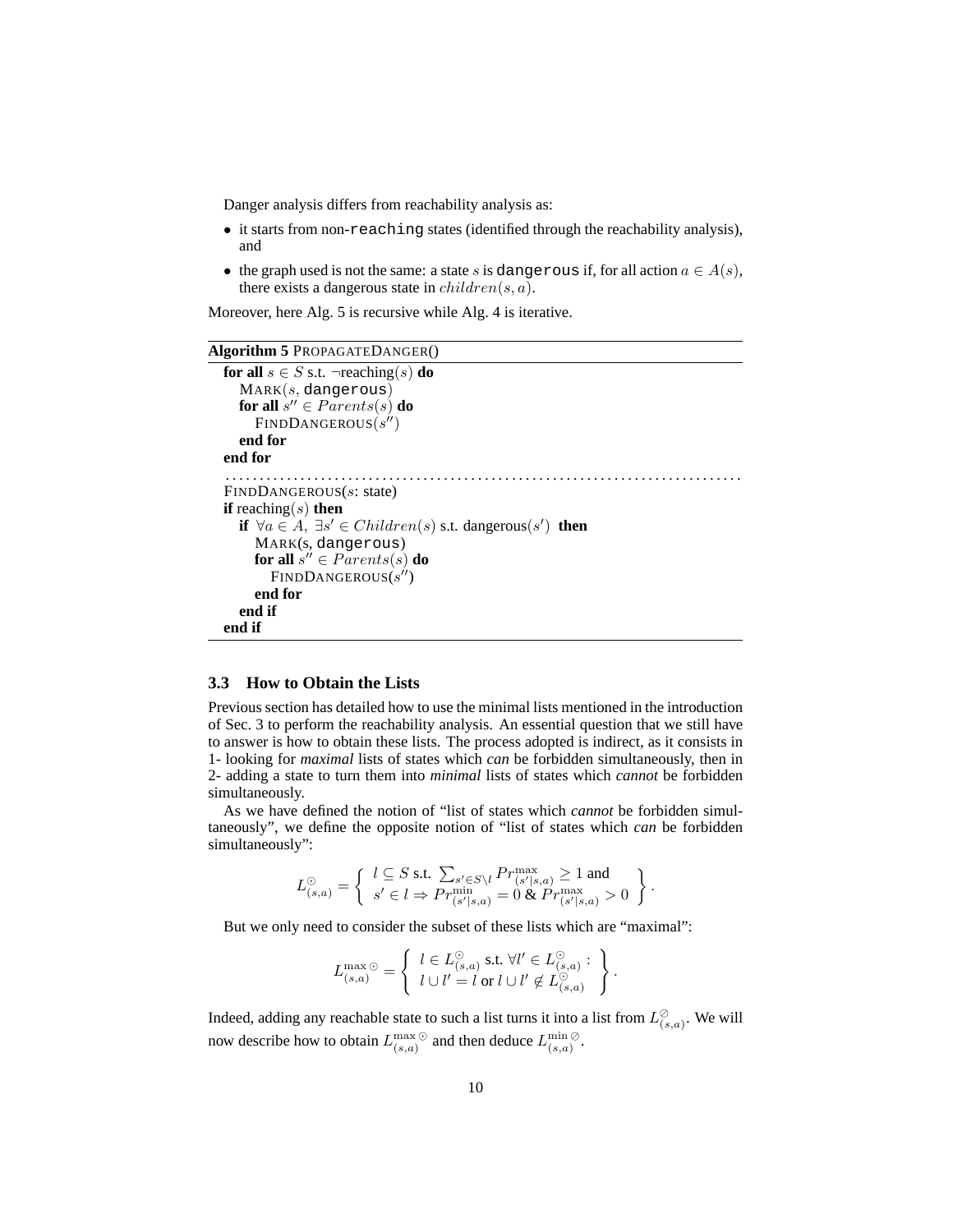**Maximal Lists —** Considering a state-action pair  $(s, a)$ , the opponent's work consists in distributing a total probability mass of 1 so as to respect the uncertain model and to forbid as many reachable states as possible. A first action is then to put as much probability mass as possible on states which cannot be forbidden and on s itself (if it is reachable), so that as little probability mass as possible remains for other reachable states. This operation is accomplished in the first "for" loop of Alg. 6. The remaining states in S' are the states s' which can be forbidden:  $Pr^{\min}[s'|s, a) = 0$ .

Then, the recursive function FFSA tries all "minimal lists of reachable states in which the remaining probability mass  $p$  can be placed".<sup>4</sup> When one such list is found, the remaining states constitute one of the maximal lists we are looking for. This recursive selection process is illustrated by Fig. 6. When the total probability mass 1 has been distributed, FFSA can stop and gather all unused states as a new *maximal list*.

"Minimality" is here guaranteed because states are sorted in decreasing order of  $Pr^{\max}(\cdot|s, a)$ , and added sequentially to "reachable states" lists following this order. Without this condition, if the remaining probability mass  $p$  were bounded by the maximal probabilities of the two remaining states to consider  $s'_1$  and  $s'_2$ :  $Pr^{max}(s'_1|s, a)$  <  $p < Pr^{\max}(s_2'|s, a)$ , trying to distribute p through  $s_1'$  first would lead to also assign  $p - Pr^{\max}(s'_1 | s, a) > 0$  to  $s'_2$ , authorizing access to both states (whereas  $s'_1$  could be forbidden).

**Algorithm 6** FORBIDDENFROMSA (*s*: state, *a*: action,  $S' = \{s'_1, \ldots, s'_{|S'|}\}$ : states reachable from  $(s, a)$ )

**Ensure:** Method building the list of maximal sets of states which can be forbidden simultaneously (for a given state-action pair).  $S' \leftarrow$  SORTDECREASING $(S', Pr^{max}(\cdot | s, a))$  $p \leftarrow 0$ **for all**  $s' \in S'$  s.t.  $Pr^{\min}(s'|s, a) \neq 0 \ \lor \ \text{is}(s', s)$  **do**  $p \leftarrow p + Pr^{\max}(s' | s, a)$  $S' \leftarrow S' \setminus \{s'\}$ **end for** return  $FFSA(0, s, a, S', p)$ . . . . . . . . . . . . . . . . . . . . . . . . . . . . . . . . . . . . . . . . . . . . . . . . . . . . . . . . . . . . . . . . . . . . . . . . . . . . FFSA( $j$ : integer,s: state,  $a$ : action,  $S'$ : set of states,  $p$ : probability)  $L_{(s,a)}^{\max \odot^\mathbf{v}} \leftarrow \emptyset$ **if**  $p^{\max} \geq 1$  **then**  $L_{(s,a)}^{\max \overline{\odot}} \leftarrow \{S'\}$ **else for**  $i = j$  to  $|S|$  s.t.  $s_i' \in S'$  **do**  $L_{(s,a)}^{\max\odot} \leftarrow L_{(s,a)}^{\max\odot}\bigcup \text{FFSA}(i+1, S'\setminus\{s'_{i}\}, p + Pr^{\max}(s'_{i}|s, a))$ **end for end if** return  $L_{(s,a)}^{\max}$   $\odot$ 

<sup>&</sup>lt;sup>4</sup>These minimal lists should not be confused with the ones from  $L_{(s,a)}^{\min\emptyset}$ .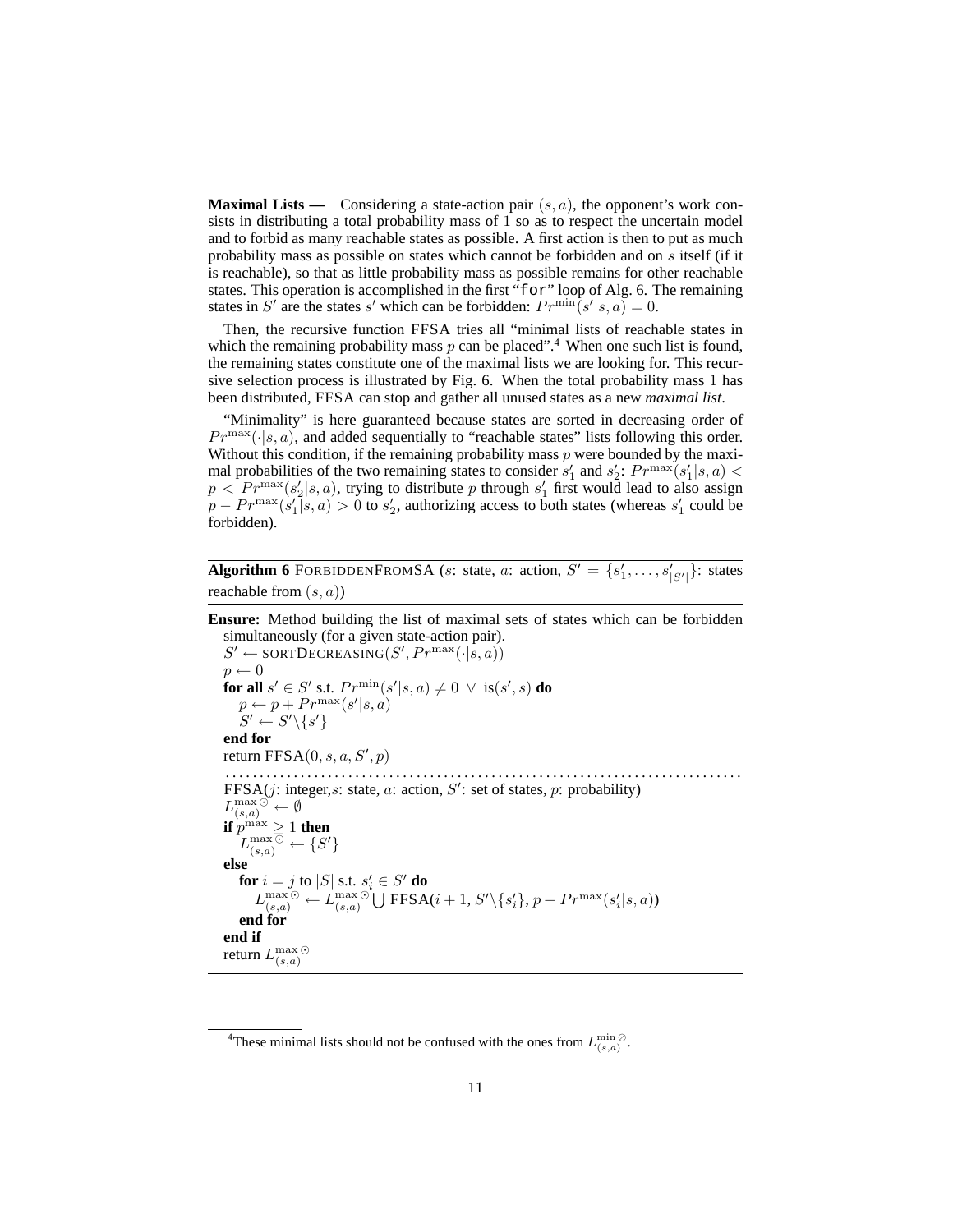

Figure 6: Tree view of the process selecting unforbidden states in function FFSA (Alg. 6).

**From Maximal to Minimal Lists** — A first set of minimal lists from  $L_{(s,a)}^{\min\emptyset}$  consists of singletons whose state cannot be forbidden  $(Pr^{\min}(s' | s, a) > 0)$ , or  $s' = s$ . They are built in the first for loop of Alg. 7.

Then, all other minimal lists are created by adding a state (that can be forbidden) to a maximal list obtained previously. The main difficulty is to ensure that the lists created are minimal, i.e. do not subsume another generated list. The solution lies again in the fact that reachable states are sorted by decreasing  $Pr^{\max}(\cdot|s, a)$ . Indeed, for a maximal list  $l_f = \{s'_{f(1)}, \dots, s'_{f(k)}\}$ , corresponding minimal lists have to be obtained only by adding states  $s_i'$  such that  $f(1) < \cdots < f(k) < i$ , as done in the second part of Alg. 7. This condition is necessary and sufficient as, if there exists i such that  $i < f(k)$  and

 $l_f \cup \{s'_i\}$  is a minimal list, then this minimal list will be obtained by adding  $s'_{f(k)}$  to  $l_f \cup \{s'_i\} \setminus \{s'_{f(k)}\}$ , which is one of the maximal lists obtained through Alg. 6.

**Example:** Let us suppose we have 5 reachable states  $s'_1$  to  $s'_5$ , such that  $\forall i Pr^{\min}(s'_i|s, a) = 0$  and  $Pr^{\max}(s'_1|s, a) \geq \cdots \geq Pr^{\max}(s'_5|s, a)$ . If  $l = \{s'_2, s'_4\}$ is a maximal list of states which can be forbidden simultaneously, then:

- Because  $\sum_{i \in \{1,3,5\}} Pr^{\max}(s_i'|s, a) \leq \sum_{i \in \{1,3,4\}} Pr^{\max}(s_i'|s, a)$ , then  $\{s_2, s_5\}$  is necessarily another maximal list. A similar reasoning also identifies  $\{s'_3, s'_4\}$  and  $\{s'_4, s'_5\}$  as maximal lists.
- Following the rule defined, we get:
	- $s'_1$  is not added to  $\{s'_2, s'_4\}$ , as  $s'_1$  may be a maximal list all alone, resulting in  $\{s_1', s_2'\}$  being a minimal list (of states which cannot be forbidden simultaneously). There is no guarantee that  $\{s_1', s_2', s_4'\}$  is minimal.
	- $s'_3$  is not added to  $\{s'_2, s'_4\}$ , the same minimal list being obtained by adding  $s_2^{\check\prime}$  to  $\{s_3^{\prime},s_4^{\prime}\}.$
	- $s'_5$  is added to  $\{s'_2, s'_4\}$  as, in a symetric way,  $s'_2$  (resp.  $s'_4$ ) will not be added to  $\{s'_4, s'_5\}$  (resp.  $\{s'_2, s'_5\}$ ).

Alg. 8 sums up the process followed to analyse the reachability of a USSP.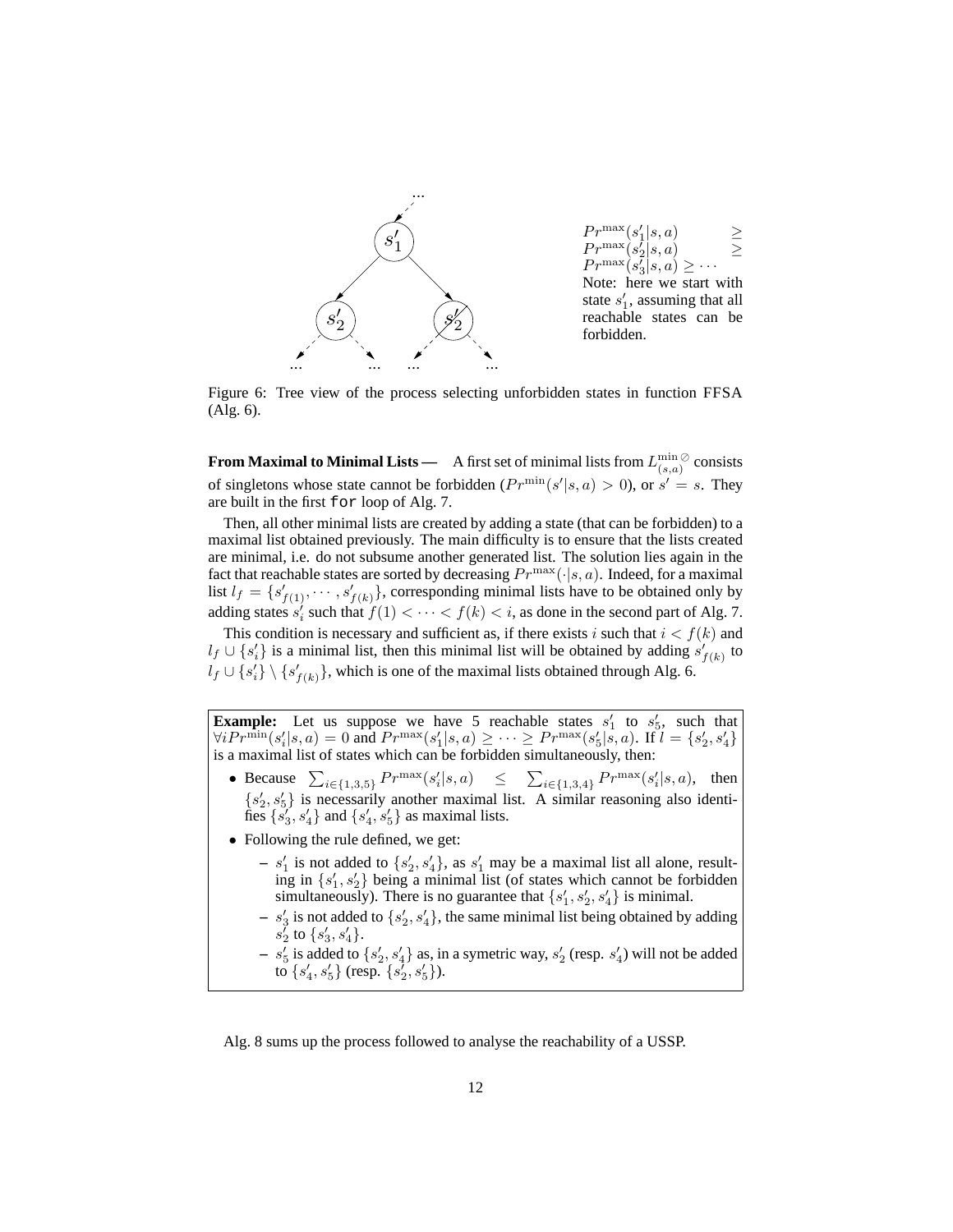Algorithm 7 NOTFORBIDDENFROMSA (s: state, a: action, S': states reachable from  $(s, a)$ ,  $L^{\max}$  : maximal lists of states which can be forbidden simultaneously)

```
L \leftarrow \emptyset{S' ordered as in previous algorithm.}
{a- Remove states which cannot be forbidden all alone, and put them as singletons
in our resulting meta-list.}
S'' \leftarrow S'for all s' \in S' s.t. Pr^{\min}(s'|s, a) > 0 \ \lor \ \text{is}(s', s) do
   if is \text{not}(s', s) then
       L \leftarrow L \bigcup \{\{s'\}\}\end if
   S'' \leftarrow S'' \backslash \{s'\}end for
{b- Loop through the maximal lists of states which can be forbidden simultane-
ously.}
\mathbf{for\ all}\ l\in L^{\max\odot}\ \mathbf{do}for all s' \in S' up to s' \in l do
       if Pr^{\min}(s'|s, a) = 0 \land \text{is\_not}(s, s') then
          L \leftarrow L \bigcup \{l \cup \{s'\}\}\end if
   end for
end for
return L
```
### **4 Application**

#### **4.1 Test Problems**

During its implementation, the different parts of the complete process have been tested on various test problems. Fig. 7 shows two of these interesting cases, which are often rather difficult to represent.

#### **4.2 Mountain-Car**

**Problem —** We use here the mountain-car problem as defined in [Sutton and Barto, 1998]: starting from the bottom of a valley, a car has to get enough momentum to reach the top of a mountain (see Fig. 8). The same dynamics as described in the mountain car software<sup>5</sup> have been employed, with the only difference that the left boundary has been moved from −1.2 to −2.0, creating a valley in which the car can be trapped(see also [Buffet and Aberdeen, 2004]). The objective is to minimize the number of time steps to reach goal.

The continuous state-space is discretized  $(32 \times 32 \text{ grid})$  and the corresponding uncertain model of transitions is obtained by sampling 1000 transitions from each stateaction pair  $(s, a)$ . For each transition, we computed intervals in which the true model lies with 95% confidence (cf. [Buffet and Aberdeen, 2004] Appendix B.1).

**Results** — In practice, we use LRTDP [Bonet and Geffner, 2003] as an improved version of RTDP with a convergence criterion. With no prior reachability analysis, the algorithm is unable to stop, being stuck in the new valley. Yet, a first reachability

<sup>5</sup>http://www.cs.ualberta.ca/˜sutton/MountainCar/MountainCar.html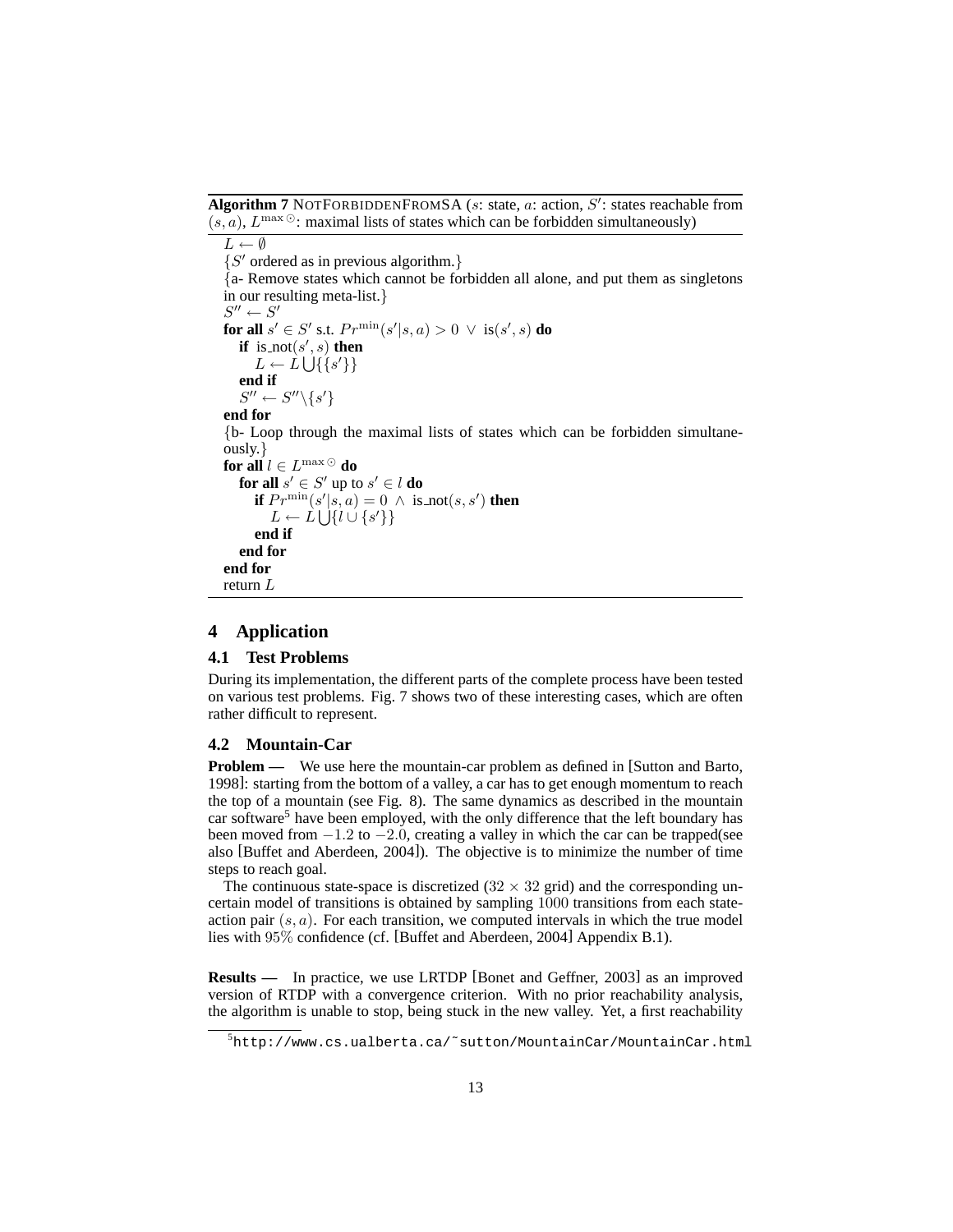**Algorithm 8** REACHABILITYANALYSIS (  $\langle S, s_0, G, A, T, c \rangle$ : USSP)

**Ensure:** Mark states as reaching if they may reach a goal state or dangerous if they may lead to a dead-end. **for all**  $s \in S$  s.t.  $\neg (s \in G)$  **do for all**  $a \in A(s)$  **do**  $L_{(s,a)}^{\max\odot} \leftarrow$  FORBIDDENFROMSA  $(s, a, Children(s, a))$  $L_{(s,a)}^{\min\oslash} \leftarrow \text{NOTFORDIDDENFROMSA}\left(s, a, Children(s, a), L_{(s, a)}^{\max\oslash}\right)$ **end for**  $L_{(s)}^{\min\oslash}\gets \text{NOTFORDIDDENFROMS}(s,L_{(s,\cdot)}^{\min\oslash})$ **end for**  $(L^{\min\oslash}, L^{parents}_{(\cdot)} \leftarrow \text{ALLMINLISTS}(L^{\min\oslash}_{(\cdot)})$  $\texttt{PROPAGATEREACHABILITY}(L^{\text{min} \, \oslash}, L^{parents}_{(\cdot)})$ PROPAGATEDANGER()



Figure 7: Two of the test problems used to check the algorithms.  $s_3$  and  $s_4$  are goal states. Transition costs are not represented.



Figure 8: The mountain-car problem with a dead-end.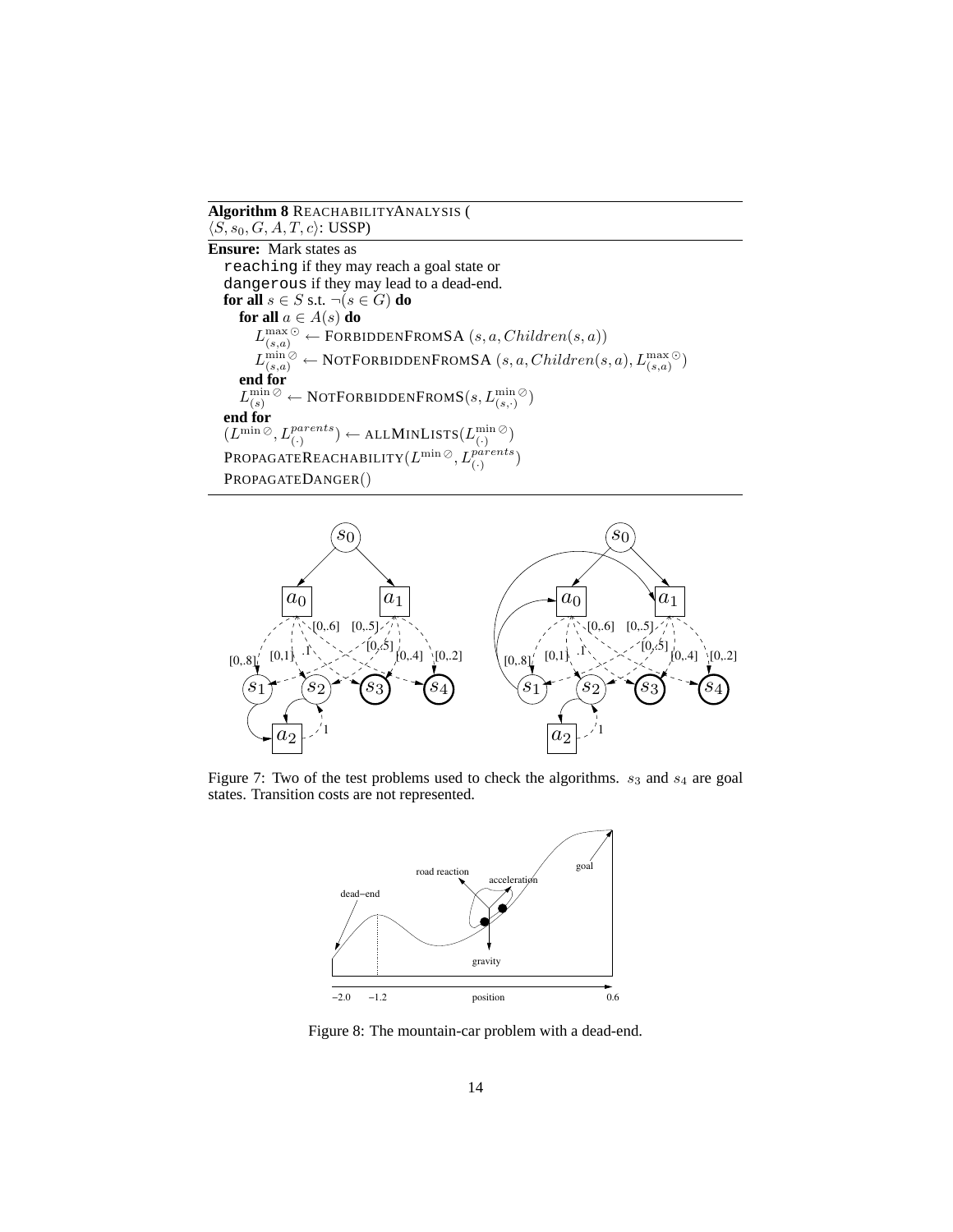analysis does not show any non-reaching state. The difficulty comes in fact from a few transition probabilities of very low value  $(Pr^{\min}(s' | s, a) < 0.01)$  which make it practically impossible to leave the valley. We have therefore decided to consider that such transitions can also be forbidden.

With this new criterion, a second reachability analysis finds a subset of nonreaching states, all other states being here dangerous (so that no policy can avoid danger). In such a case, there is no way to definitely avoid a dead-end. We can only turn non-reaching states into new goal states with a high cost of 10, 000. With this new problem, LRTDP produces the value function from Fig. 9, where a 0-valued corner indicates that this part of the state space was not visited (either avoided by rLRTDP, or forbidden after the reachability analysis).



Figure 9: Value function obtained with the help of the reachability analysis.

The reachability analysis is nearly instantaneous in this case. Most of the computation time is used by LRTDP itself.

#### **4.3 Sailing**

**Problem —** The sailing problem used here shares similarities with the mountain-car task. It's complete description can be found in [Vanderbei, 1996], and another use in [Peret and Garcia, 2004]. Here, the space is discretized to a  $10 \times 10$  grid,  $\times 8$  wind angles and  $\times 8$  possible headings. The uncertainty of the system is due to the stochastic changes in the wind's direction. The uncertain model is also learned by drawing 1000 samples for each state-action pair, using the same  $\alpha = 0.05$ .

**Results** — Here, the analysis is much more expensive (whereas LRTDP is very fast to converge). This is clearly due to the fact that this second problem not only has more states, but also more actions and more reachable states per state-action pair. Table 2 gives for each problem: number of states, number of actions, time to create the model (including the statistical computation of interval-probabilities), time to perform the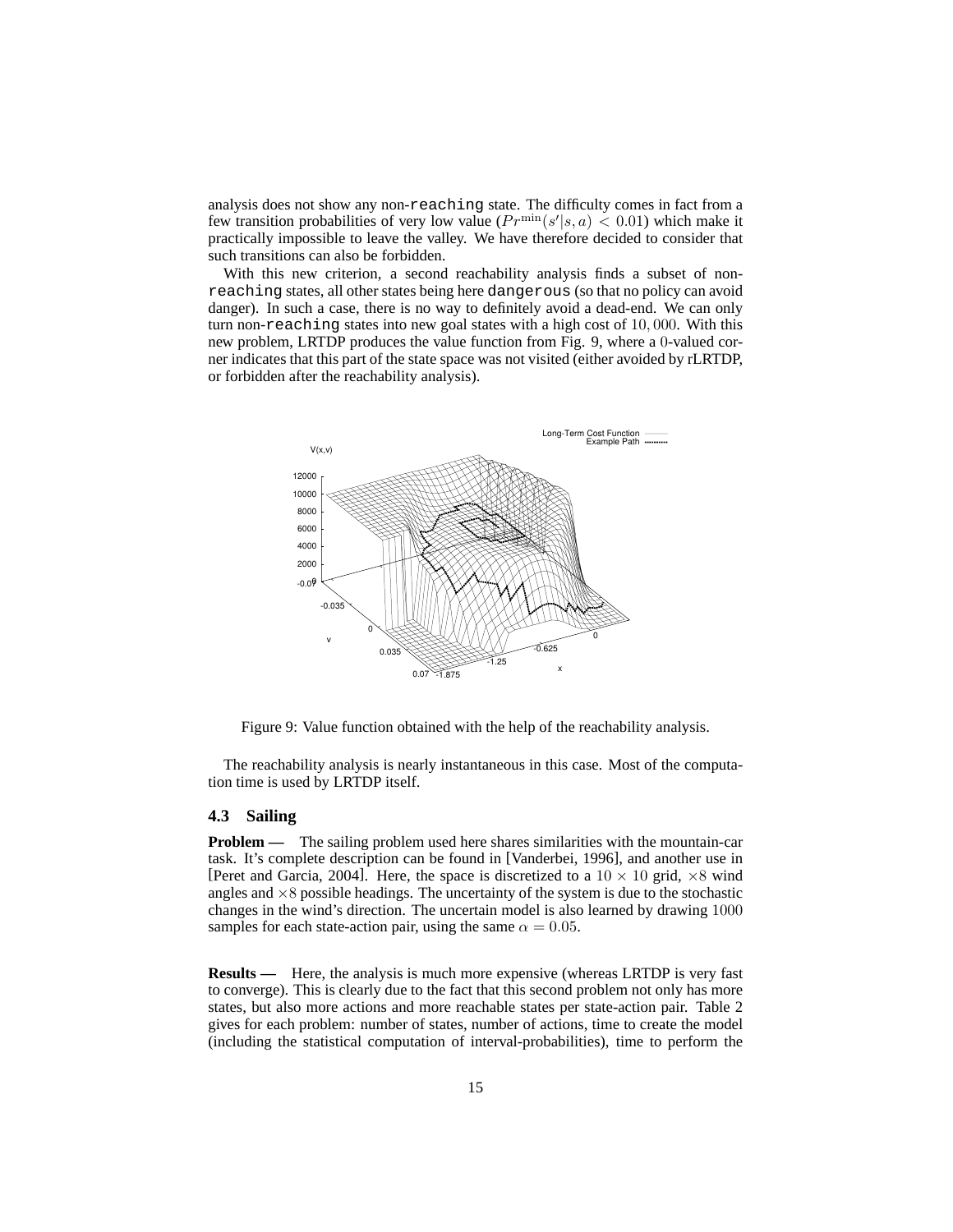reachability analysis, and time for rLRTDP to converge. All times are in seconds (on a 2.8GHz P4 with 512Mo of memory).

|              | mountain-car | sailing  |
|--------------|--------------|----------|
| $\#_S$       | 1024         | 6400     |
| $#_A$        |              |          |
| Init         | 0.7780       | 5.8647   |
| Reachability | 0.2810       | 167.7658 |
| rLRTDP       | 10.6862      | 1.4320   |

Table 1: Performance (speed) of the various algorithms. "Init" is the phase where the model is built (including the statistical modeling).

#### **5 Conclusion**

The goal reachability checked through the algorithm presented here is an essential tool for the robust version of RTDP we present in [Buffet and Aberdeen, 2004]. An open question is how to use the information obtained through the reachability analysis. If one does not want to forbid states which are reaching and dangerous, the cost function is not sufficient for decision-making and a new (non-classical ?) preference criterion has to be introduced.

How to use reachability and danger analyses amounts to a risk management issue: Do we want to necessarily avoid dead-ends ? What compromise could be done ? If even the start state is dangerous, it may be infeasible to completely avoid dead-ends. Here are some options:

- If in a non-dangerous state, simply optimize while forbidding actions that could lead to a dangerous state.
- If in a dangerous (but still reaching) state, try to reach a non-dangerous state with the highest probability.
- If there is very few non-dangerous states (as in our experiment), turn dead-ends into goal states with some very high cost.
- Introduce a non-classical preference criterion making a compromise between danger-avoidance and low expected cost to the goal.

A first drawback of our approach is the high computation cost. Yet, the uncertain analysis can be preceded by much more efficient certain analyses, what dramatically speeds up the process. Appendix A gives details on this process and the experimental results obtained.

The main remaining issue is then how to avoid enumerating the complete state-space. In a structured domain, as in temporal planning, it would be of great interest to conduct a symbolic analysis, as it has been done for other purposes for Finite State Automata [Coudert *et al.*, 1990] by using BDDs [Bryant, 1985]. The major problem should be the algorithm producing the minimal lists in  $L_{(s,a)}^{\min\{\emptyset\}}$ , what would enable to a symbolic characterization of the AND-OR graph.

Finally, it is important to notice that the core of the algorithm presented in this document is not specific to decision-making, but rather to uncertain Markov chains (with goal states). It would be simple to rewrite the various procedures to that end, as Markov chains could be described as SSPs with no costs and a single available action per state.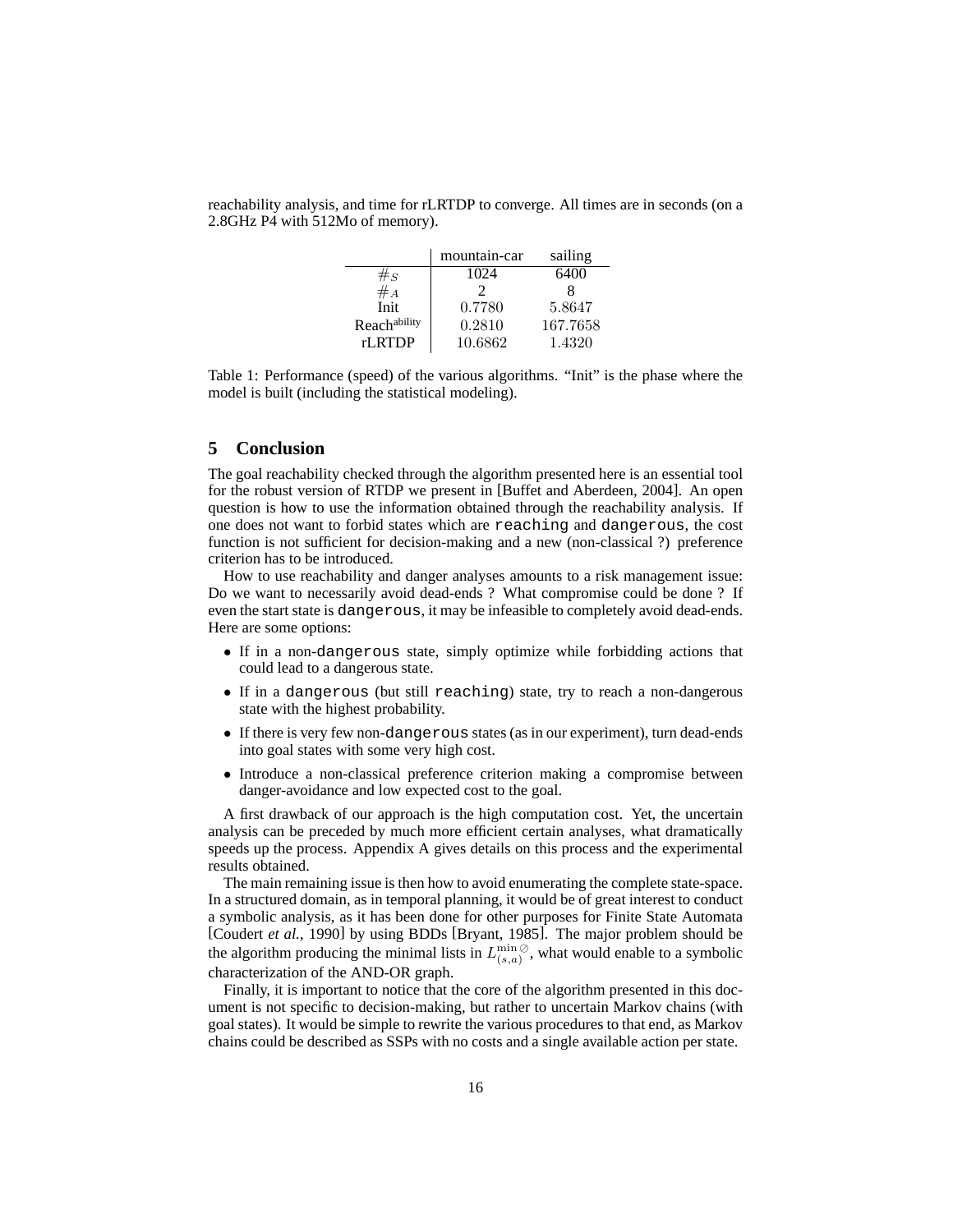#### **References**

- [Bagnell *et al.*, 2001] J.A. Bagnell, A. Y. Ng, and J. Schneider. Solving uncertain markov decision problems. Technical Report CMU-RI-TR-01-25, Robotics Institute, Carnegie Mellon University, Pittsburgh, PA, August 2001.
- [Barto *et al.*, 1995] A.G. Barto, S. Bradtke, and S. Singh. Learning to act using realtime dynamic programming. *Artificial Intelligence*, 72, 1995.
- [Bellman, 1957] R. Bellman. *Dynamic Programming*. Princeton University Press, Princeton, New-Jersey, 1957.
- [Bertsekas and Tsitsiklis, 1996] D.P. Bertsekas and J.N. Tsitsiklis. *Neurodynamic Programming*. Athena Scientific, 1996.
- [Bonet and Geffner, 2003] B. Bonet and H. Geffner. Labeled rtdp: Improving the convergence of real time dynamic programming. In *Proceedings of the Thirteenth International Conference on Automated Planning and Scheduling (ICAPS'03)*, June 2003.
- [Bryant, 1985] R.E. Bryant. Symbolic manipulation of boolean functions using a graphical representation. In *ACM/IEEE Design Automation*, pages 688–694, 1985.
- [Buffet and Aberdeen, 2004] O. Buffet and D. Aberdeen. Planning with robust (l)rtdp. Technical report, National ICT Australia, november 2004.
- [Buffet and Aberdeen, 2005] O. Buffet and D. Aberdeen. Robust planning with (l)rtdp. In *Proceedings of the 19th International Joint Conference on Artificial Intelligence (IJCAI'05)*, 2005.
- [Coudert et al., 1990] O. Coudert, J.-C. Madre, and C. Berthet. Verifying temporal properties of sequential machines without building their state diagrams. In *Proceedings of the Workshop on Computer-Aided Verification*, 1990.
- [Givan *et al.*, 2000] R. Givan, S. Leach, and T. Dean. Bounded parameter markov decision processes. *Artificial Intelligence*, 122(1-2):71–109, 2000.
- [Hosaka *et al.*, 2001] M. Hosaka, M. Horiguchi, and M. Kurano. Controlled markov set-chains under average criteria. *Applied Mathematics and Computation*, 120(1- 3):195–209, 2001.
- [Munos, 2001] R. Munos. Efficient resources allocation for markov decision processes. In *Advances in Neural Information Processing Systems 13 (NIPS'01)*, 2001.
- [Nilim and Ghaoui, 2004] A. Nilim and L. El Ghaoui. Robustness in markov decision problems with uncertain transition matrices. In *Advances in Neural Information Processing Systems 16 (NIPS'03)*, 2004.
- [Peret and Garcia, 2004] L. Peret and F. Garcia. On-line search for solving markov decision processes via heuristic sampling. In *Proceedings of the 16th European Conference on Artificial Intelligence (ECAI'2004)*, 2004.
- [Strehl and Littman, 2004] A. L. Strehl and M. L. Littman. An empirical evaluation of interval estimation for markov decision processes. In *Proceedings of the Sixteenth International Conference on Tools with Artificial Intelligence (ICTAI'04)*, 2004.
- [Sutton and Barto, 1998] R. Sutton and G. Barto. *Reinforcement Learning: an introduction*. Bradford Book, MIT Press, Cambridge, MA, 1998.
- [Vanderbei, 1996] Robert J. Vanderbei. Optimal sailing strategies, statistics and operations research program, 1996. University of Princeton, http://www.sor.princeton.edu/˜rvdb/sail/sail.html.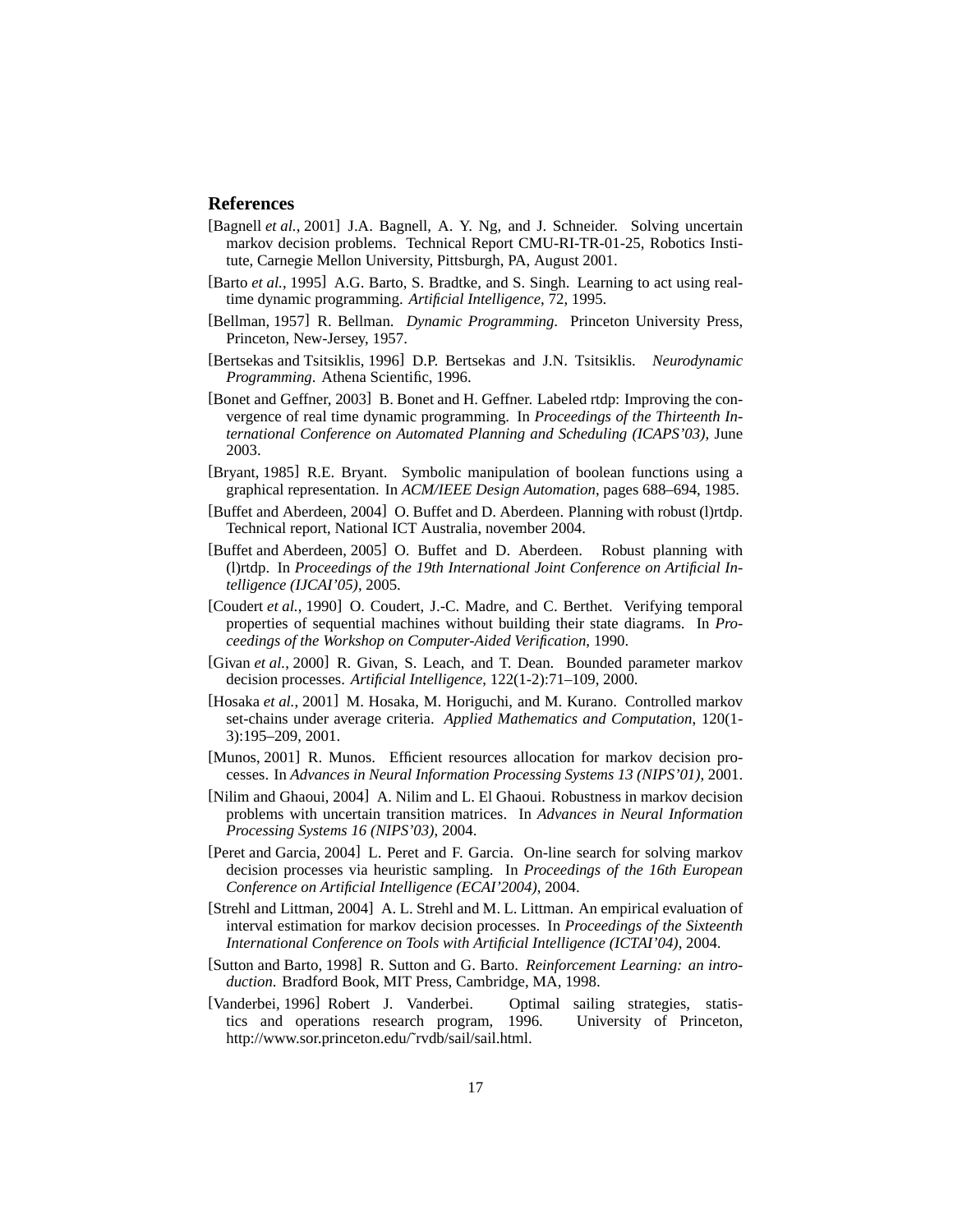#### **A Improved Reachability Analysis (in progress)**

Applying the algorithms (reachability and danger analyses) designed for uncertain SSPs is time consuming whereas in many cases, only few parts of the model require this special treatment.

What we propose here is to apply the certain counterpart of these algorithms on an optimistic and a pessimistic model first, to quickly obtain a classification of most states. Then, the uncertain algorithms only need to be run on unclassified (uncertain ?) states. As detailed below, this process can be viewed as lower- and upper-bouding a solution with simple technics before using an exact –but costly– computation.

#### **A.1 Upper- and Lower-Bounding Reachability Graphs**

The precomputation phases work on two reachabilitu graphs obtained from the original uncertain reachability graph:

- the lower-bounding reachability graph  $G_{lo}$ : in which  $s'$  is reachable from  $s$  if there exist an action a such that  $Pr^{\min}(s'|s, a) > 0$ , and
- the upper-bounding reachability graph  $G^{up}$ : in which  $s'$  is reachable from  $s$  if there exist an action a such that  $Pr^{\max}(s'|s, a) > 0$ .

 $G_{lo}$  represents all transitions which are certainly valid, and  $G^{up}$  represents all transitions which could be valid. Yet, these graphs should not be seen as an "optimistic" and a "pessimistic" graph, as the point of view may differ depending on which analysis is being performed.

#### **A.2 Principle**

The optimistic, pessimistic and exact-computation phases are the following:

#### 1. **optimistic:**

- (a) use  $G^{up}$  to perform a certain reachability analysis and get states which *may be* reaching (and subsequently those certainly not-reaching), and
- (b) use  $G_{lo}$  to perform a certain danger analysis and get states which *are certainly* dangerous.

#### 2. **pessimistic:**

- (a) use Glo to perform a certain reachability analysis and get states which *are certainly* reaching, and
- (b) use  $G^{up}$  to perform a certain danger analysis and get states which *may be* dangerous.
- 3. **exact-computation:** To complete the search for reaching and trapped states, uncertain algorithms need to be applied to states for which nothing is certain. This amounts to:
	- (a) constructing the AND-OR graph for states which remain uncertain,
	- (b) performing the reachability analysis (starting with states known to potentially reach a goal), and
	- (c) performing the danger analysis (starting with states known to be trapped).

Here, one could say that the planner is optimistic when the opponent is pessimistic (and conversely), what the explain the inverted use of  $G_{lo}$  and  $G^{up}$  with the reachability and danger analyses. The former tells whether the planner has some hope to reach a goal state, and the later tells if the opponent has some hope to definitely avoid a goal state.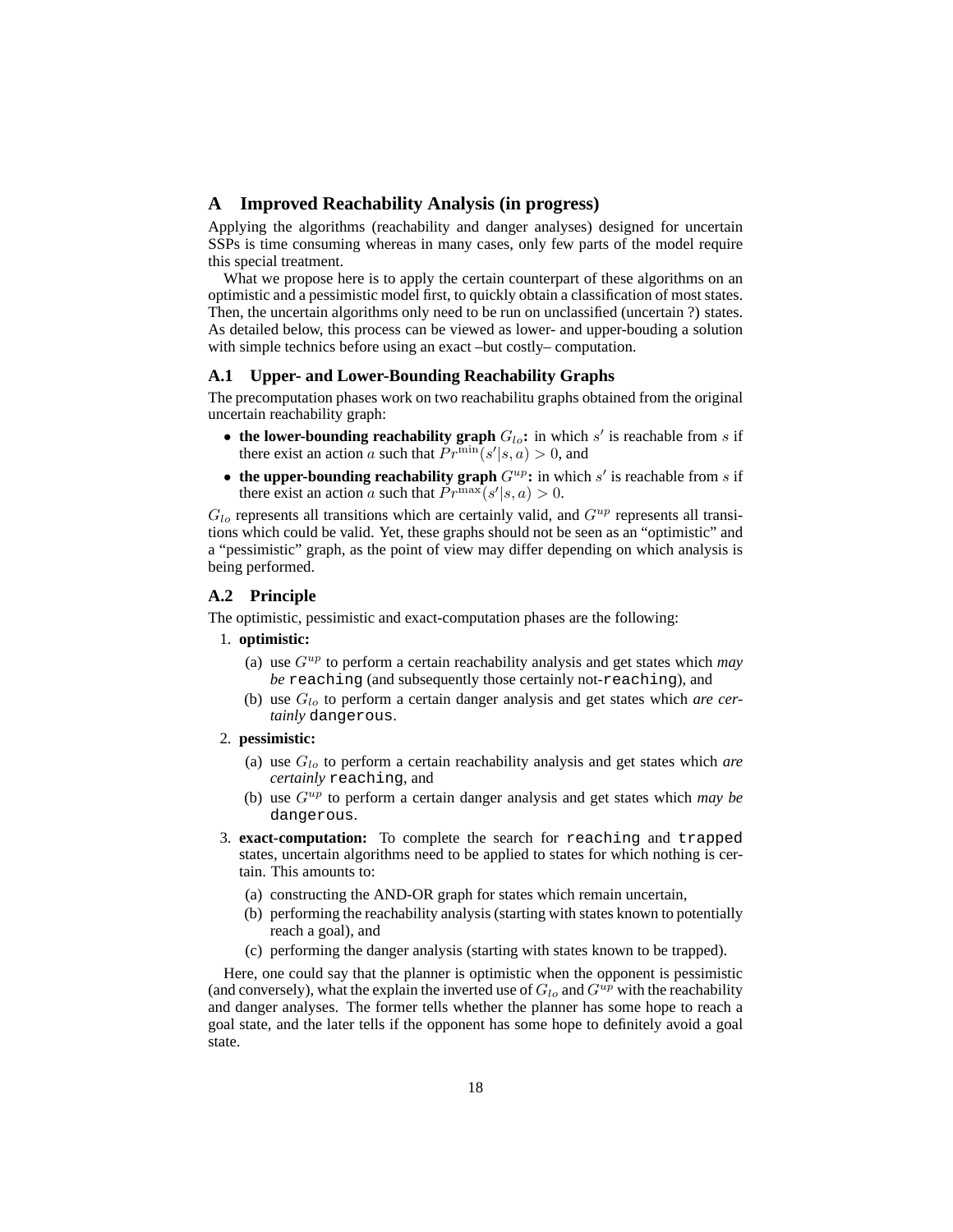**Some Implementation Details —** In the various steps described above, the danger analysis in the lower-bouding phase 2.(b) is in fact useless: uncertain information on the danger of a state has no interest.

A second remark is that this complete process requires a three-state logic telling if a property is true, false or unknown.

#### **A.3 Algorithms' Complexities**

**Overview —** Due to the number of independent algorithms in the uncertain reachability analysis, it is a difficult task to give its algorithmic complexity with some confidence. We list below the main problem's parameters which appear to be important for this algorithmic complexity.

Here are some notations used to compute the complexity of the various algorithms:

- $|S|$ : number of states,
- |A|: maximum number of actions ( $\max_{s \in S} |A(s)|$ ),
- $b_a$ : maximum branching-factor for a state-action pair (i.e. maximum number of reachable states from any state-action pair),
- b: maximum branching-factor for a state (i.e. maximum number of reachable states from a state, considering all actions),
- $b_p$ : maximum "reverse" branching-factor for a state (i.e. maximum number of parents for a state).

**Sketched Computations of Algorithmic Complexities —** With these notations, we have the following worst-case complexities (constants are noted  $k_i$ ):

- ForbiddenFromSA:  $O(k_1.b_a. \log(b_a) + k_2.b_a + k_3.2^{b_a})$ The number of lists obtained is upper-bounded by  $L_1 = \frac{b_a!}{[b_a/2]! \cdot [b_a/2]!}$ .
- NotForbiddenFromSA:  $O(k_1.b_a^2 + k_2.L_1.b_a)$ The number of lists obtained is upper-bounded by  $L_2 = L_1.b_a$ .
- NotForbiddenFromS:  $O(k_1.|A|L_2 + k_2.L_2^3)$ The number of lists obtained is upper-bounded by  $L_3 = |A| L_2$ .
- AllMinLists:  $O(k_1.|S| \cdot L_3^2. b_p)$  The number of lists obtained is upper-bounded by  $L_4 = |S| L_3.$

The first two algorithms are called  $|S|$ . |A| times, the third one  $|S|$  times, and the last one once. Afterwards are executed both the reachability and dangerosity analyses, on graphs of size  $|S| + L_4$  and  $|S|$ . The preprocessing only has an effect on  $|S|$ , as it aims at quickly determining (with analyses in certain cases) for most states if they are reaching or dangerous.

#### **A.4 Experiments**

The various branching factors play here a noticeable role in the various formulas we have just seen. This, and the important number of available actions, may explain the dramatic increase in observed computation time in the sailing problem, as shown on Table 2, column "sailing"-"raw". Yet, the preprocessing obviously help quickly determining for most states if they are reaching or not, hence the huge speed-up observed for each problem's reachability analysis (columns "help").